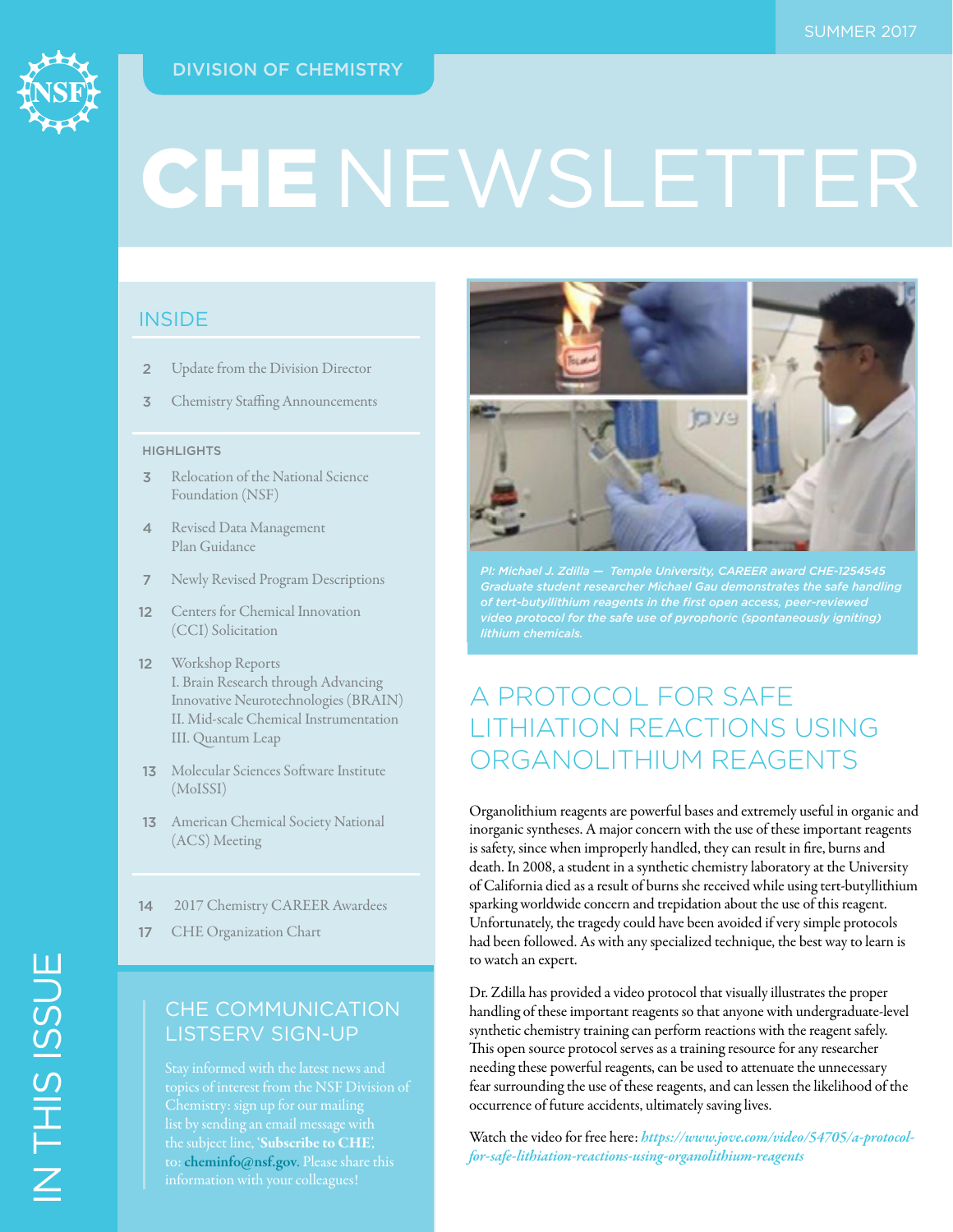# UPDATE FROM THE DIVISION DIRECTOR

#### Dear Colleagues,

We hope that you have had an enjoyable summer! We have had a busy summer, finishing 2017 awards, and planning for 2018 and 2019, as well as preparing for our move. In August, NSF moves to its new home in Alexandria, Virginia, conveniently located next to the Eisenhower Metro Station. The facility is very nice, and includes a business center for visiting panelists. We look forward to welcoming you to the new facility.

There are several items to which we would like to draw your attention, many of which are highlighted later in this newsletter: Congratulations to the 2017 Division of Chemistry CAREER Awardees! The awardees represent a broad spectrum of research interests and universities, and we look forward to hearing about their research endeavors. For those who plan to submit CAREER proposals during Summer 2018 or later, the Division of Chemistry plans to support another Early Career Workshop during Spring 2018 for junior faculty. More details will become available later in the fall on the NSF Chemistry (CHE) website.

If you will be submitting proposals in 2017 or 2018, note that CHE has revised its data management plan guidance, and the updated guidance can be found online by clicking this link: *[https://www.nsf.gov/bfa/dias/](https://www.nsf.gov/bfa/dias/policy/dmpdocs/che.pdf) [policy/dmpdocs/che.pdf.](https://www.nsf.gov/bfa/dias/policy/dmpdocs/che.pdf)* In addition, all the CHE programs have newly revised program descriptions that provide more insight about topics funded for each of the programs.

Over the past year, CHE hosted a number of workshops, including workshops on data science and discovery in chemistry, Quantum Leap (new and emerging areas in quantum science), mid-scale instrumentation (chemistry instrumentation that would cost more than \$4M, but less than \$70M), and chemistry of the brain. These workshop reports are available via the CHE website.

Earlier this year, CHE had its first Dear Colleague Letter (DCL) on Data-Driven Discovery Science in Chemistry (D3SC). There was significant interest in the program from the community, and very exciting proposals were submitted from a broad range within the chemistry community, including proposals from both the experimental and theoretical components of our discipline. CHE is continuing this DCL grant opportunity, and welcomes proposals for this program.

This past year, CHE had a solicitation for Phase I Centers for Chemical Innovation (CCI). The CCI program supports investigators who collectively pursue a grand challenge in chemistry at the level of \$1.8M total over three years. Phase I Centers can subsequently compete for Phase II awards, which are up to \$4M/year for five years, and have the potential for renewal for up to five additional years. We encourage you to consider this opportunity.

CHE staff will be actively participating in the ACS Fall National Meeting in Washington DC. NSF will participate in the Federal Funders Town Hall Meeting on Monday afternoon, where I will discuss the current state of NSF, CHE funding and opportunities. Other agencies will also be speaking at the event. Earlier in the day, federal agencies and other funding organizations (i.e., private foundations and companies) that provide financial support for research will participate in a poster session about funding opportunities in their organizations.

Finally, when I started at NSF, I had agreed to stay approximately two years and then return to my home institution (and my research group!) at Michigan State University. We now are beginning our search for a new Division Director for the position opening in 2018. I have very much enjoyed my time at NSF and highly recommend the opportunity. (I can also assure you that it is possible to manage a research program from afar.) The leadership and learning experiences have been enjoyable, and the NSF CHE staff are a terrific group of people with whom to work. Please contact Angela K. Wilson if you would like to discuss the opportunity. We welcome nominations and self-nominations. We are also always looking for rotator program director, and if you wish to be involved in CHE in a rotation as a Program Director please contact us at 703-292-8840 or email: *[che-recruit@nsf.gov.](mailto:che-recruit%40nsf.gov?subject=Summer%20Newsletter)*

I hope that you have an enjoyable rest of the summer and a terrific fall!

#### Sincerely,

Angela K. Wilson Division Director, CHE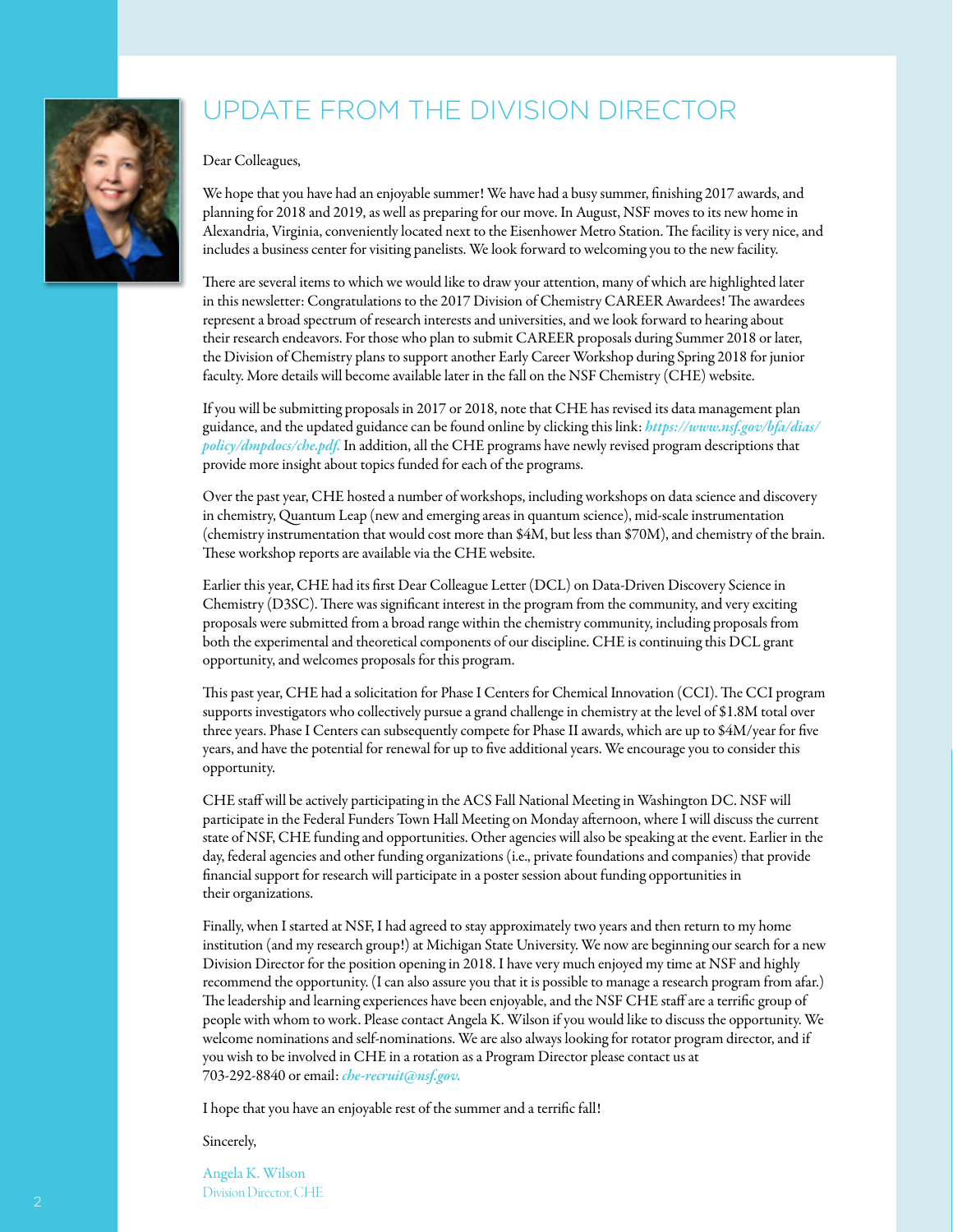# CHEMISTRY STAFFING ANNOUNCEMENTS

#### THE DIVISION WOULD LIKE TO SAY GOODBYE TO THE FOLLOWING STAFF MEMBERS



The Division would like to say thank you to Dr. Marjorie Langell for her dedication and hard work as Program Director for the Macromolecular, Supramolecular and Nanochemistry (MSN) and Chemical Catalysis (CAT) Programs. The Division of Chemistry wishes her continued

success. Dr. Marjorie Langell will return to the University of Nebraska-Lincoln.



The Division would like to say thank you to Dr. Scott Rychnovsky for his dedication and hard work as Program Director for the Chemical Catalysis (CAT) and Chemical Synthesis (SYN) Programs. The Division of Chemistry wishes

him continued success. Dr. Scott Rychnovsky will return to the University of California-Irvine.

#### THE DIVISION WOULD LIKE TO CONGRATULATE THE FOLLOWING STAFF MEMBER



Illinois (Irma) Johnson will start a 120-day detail in the Office of Integrative Activities (OIA). Starting on June 25, 2017, Irma will work in the Evaluation Assessment and Capability Section (EAC) as a Program Analyst. Good luck Irma with your new opportunity!

# RELOCATION OF THE NATIONAL SCIENCE FOUNDATION (NSF)



New HQ Address: National Science Foundation 2415 Eisenhower Avenue Alexandria, VA 22314

The NSF Headquarters will prominently reflect NSF's role in the science and engineering community, nationally and internationally. The goal is to create a totally -user-friendly environment that integrates people (culture), tools (technology) and place (work environment) in a manner that reflects NSF's status as the premier science agency of the United States Government.

One great thing about the move is that the employees will be able to keep their same phone numbers!

The Division of Chemistry will be moving to the new headquarters in early September.

HIGHLIGHTS

HIGHLIGHTS

3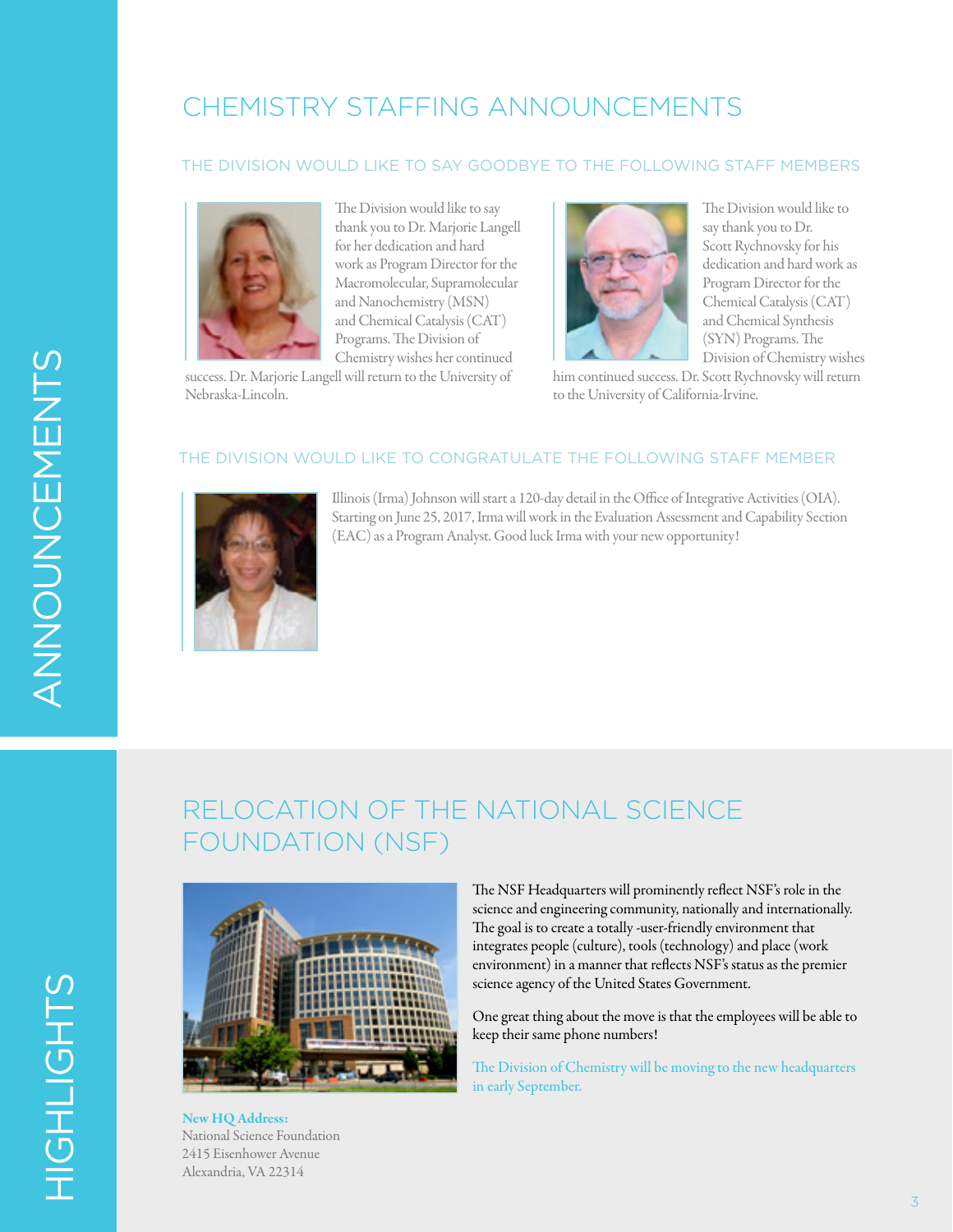# REVISED DATA MANAGEMENT PLAN GUIDANCE

DIVISION OF CHEMISTRY UPDATED ADVICE TO PRINCIPAL INVESTIGATORS ON DATA MANAGEMENT PLANS | JUNE 26, 2017

The Division of Chemistry (CHE) offers the following guidance for CHE investigators to consider when developing required Data Management Plans (DMPs) for their proposal submissions. This document is a supplement to the data management plan requirements summarized in the Proposal & Award Policies & Procedures Guide (PAPPG)<sup>1</sup>, and has been developed to aid Principal Investigators (PIs) in Chemistry in developing effective, complete, and competitive DMPs. It is important to recognize that while all DMPs should address the five categories of information specified in the PAPPG, they should not be generic. Each DMP should be appropriate for the particular set of data, metadata, samples, software, curricula, documentation, publications, and other materials generated in the course of the proposed research. DMPs should reflect best practices and standards for the proposed research and types of data being generated, whether experimental, computational, or text-based. DMPs are subject to peer review. Please contact a CHE Program Officer if you have any questions related to DMPs in the program context.

For more information on the history of the DMP requirement, and NSF's expectations for the dissemination and sharing of research results, see this document's appendix.

## PAPPG AND NSF-WIDE REQUIREMENTS

All proposals must include a supplementary document of no more than two pages labeled "Data Management Plan," as described in the PAPPG Part I Section II.C.2.j. Any specific instructions and exceptions to the two-page limit will be found in specific Program Solicitations.

A proposal without a supplementary DMP will not be accepted<sup>2</sup>.

A valid DMP may include only the statement that no detailed plan is needed, provided that the statement is accompanied by a clear justification<sup>3</sup>.

If proposers feel that the DMP cannot fit within the 2-page limit, they may also use part of the 15-page Project Description for additional data management information<sup>4</sup>.

- Any costs associated with implementing the DMP should be explained in the Budget Justification<sup>5</sup>.
- The DMP will be reviewed as an integral part of the proposal, considered under Intellectual Merit or Broader Impacts or both, as appropriate for relevance to the scientific community.

## DMP CONTENT

CHE-supported research covers a broad spectrum of communities of investigators, and each community has its own best practices. CHE is aware of the need to provide flexibility to reviewers and Programs in assessing the quality of individual DMPs. The standards for DMPs are evolving to accommodate changing standards and expectations, and CHE relies on the merit review process to determine which DMPs best serve each community. CHE will continually revise this Advice document accordingly.

The DMP should clearly articulate how the investigators plan to manage and disseminate data generated by the project, taking advantage of emerging information technologies and cyberinfrastructure. The plan must include sufficient detail for evaluation of its appropriateness and feasibility during merit review. DMPs often include existing practices of the principal investigator's laboratory and the larger research community. CHE strongly encourages innovation that, where appropriate and practical, enables efficient and effective data sharing and management to stimulate and promote scientific advances.

*<sup>1</sup> This document refers to the PAPPG effective January 30 2017, document number [NSF 17-001](https://www.nsf.gov/publications/pub_summ.jsp?ods_key=nsf17001). Please check to see if there are significant changes and clarifications to the PAPPG since the publication of this document.*

*<sup>2</sup> [https://www.nsf.gov/bfa/dias/policy/autocheck/compliancechecks\\_jan17.pd](https://www.nsf.gov/bfa/dias/policy/autocheck/compliancechecks_jan17.pdf)f*

*<sup>3</sup> In the case of a workshop or REU proposal, the DMP should discuss the management of data that may be generated as part of the proposed activity (e.g. participant lists, exit surveys, community reports).*

<sup>4</sup> A DMP that lacks detail and simply states "see project description" will likely not be considered sufficient.

*<sup>5 &</sup>quot;As long as the costs are allowable in accordance with the applicable cost principles, and necessary to implement the DMP, such costs may be included (typically on Line G2) of the proposal budget, and justified in the budget justification." From Data [Management & Sharing](https://www.nsf.gov/bfa/dias/policy/dmpfaqs.jsp) FAQs*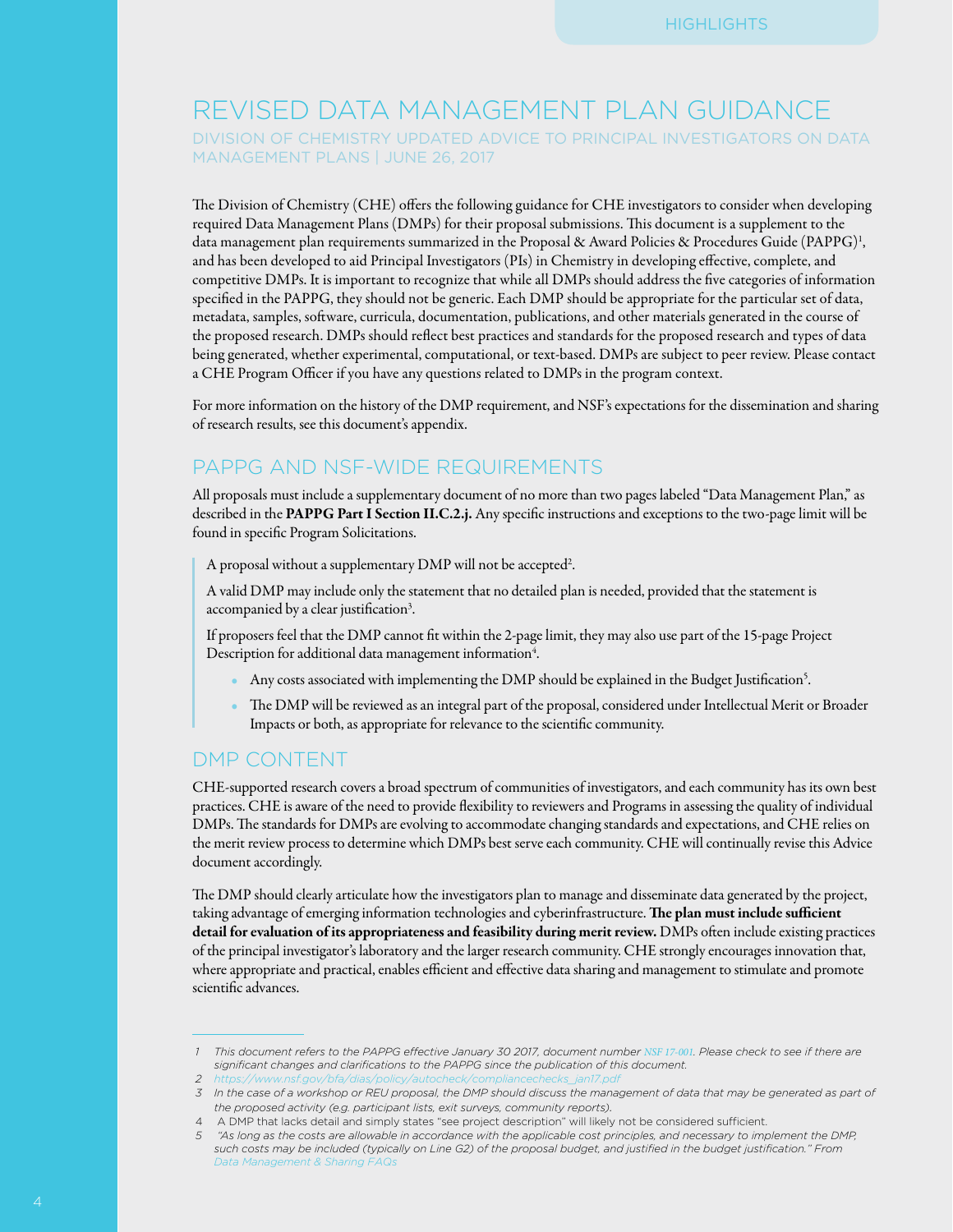In what follows, the five essential components of the DMP are listed in the same order as in the PAPPG, with examples relevant for the Chemistry community. Note: these examples are not intended to supplant the guidance given in the PAPPG.

#### 1. Products of the Research

This section describes the types of data (including metadata and annotations, primary or analyzed) and products that will be generated by the research, for example description of samples, numerical data on chemical systems such as spectra, chemical and physical properties, time-dependent information on chemical and physical processes, theoretical formalisms, experimental protocols, algorithm specifications, database schemas and data tables, data produced by simulations, and software. Data and products generated from Broader Impact activities, such as educational materials, participant information, tutorials and other web-based materials, as well as assessment results, should also be included in this section of the DMP.

#### 2. Data Format

This section describes the format and media in which the data or products are stored (e.g., hardcopy notebook and/or instrument outputs, ASCII, html, jpeg or other formats). Where data are stored in unusual or not generally-accessible formats, the PI should explain how the data may be converted to a more accessible format or otherwise made available to interested parties. In general, solutions and remedies to providing data in an accessible format should be provided with minimal added cost.

#### 3. Access to Data and Data Sharing Practices and Policies

"Access to data" refers to data made accessible without explicit request from the interested party, for example those posted on a website or made available to a public database. In this part of the DMP, the PI should describe plans, if any, for providing general access to data, including websites maintained by the PI's research group, and direct contributions to public databases or software repositories (e.g., NMRShiftDB, the Protein Data Bank, Cambridge Crystallographic Data Centre, Inorganic Crystal Structure Database in Karlsruhe, Zeolite Structure Database, Github). For software or code developed as part of the project, a description of how users can access the code (e.g., licensing, open source) and specific details of the hosting, distribution and dissemination plans should be included, as well as the practice or policies regarding the release of data for access, for example whether data are posted before or after formal publication. Note as well any anticipated inclusion of the data in databases that mine the published literature (e.g., PubChem, NIST Chemistry Web

Book). Consider using the Digital Object Identifiers (DOI) assignment mechanism not just for journal articles, but for suitably-archived, publishable data sets. "Data sharing" refers to the release of data in response to a specific request from an interested party. This section also includes a description of policies for data sharing including, where applicable, provisions for protection of privacy, confidentiality, intellectual property, national security, or other rights or requirements. Discussion on the compliance with the NSF's [Public Access Policy](https://www.nsf.gov/news/special_reports/public_access/index.jsp) is also encouraged.

4. Policies for Re-Use, Re-Distribution, and Production of Derivatives

Describe your policies regarding the use of data provided via general access or sharing. Practices for appropriate protection of privacy, confidentiality, security, intellectual property, and other rights should be communicated. The rights and obligations of those who access, use, and share your data with others should be defined. For example, if you plan to provide data and images on your website, will the website contain disclaimers, or conditions regarding the use of the data in other publications or products?

#### 5. Archiving of Data

CHE-supported large research centers or other consortium programs may specify more stringent data storage, sharing and archiving procedures for research conducted under these programs. Any such more-stringent requirements will be specified in the program solicitation and award conditions.

## POST-AWARD MANAGEMENT

If an award is made, the PI must manage the data resulting from the project as described in the DMP presented in the original proposal, and should report these data-related activities in annual and final project reports<sup>6</sup>, and in Prior Result sections of through subsequent proposals to the NSF. Annual and final project reports are a critical mechanism for communication between the PI and the award's managing Program Director.

*<sup>6</sup> NSF guidance on Technical Reporting Requirements state that annual and final reports should describe actions taken during the reporting period to bring a proposal's Data Management Plan to completion. See [NSF 16-040](https://www.nsf.gov/publications/pub_summ.jsp?ods_key=nsf16040).*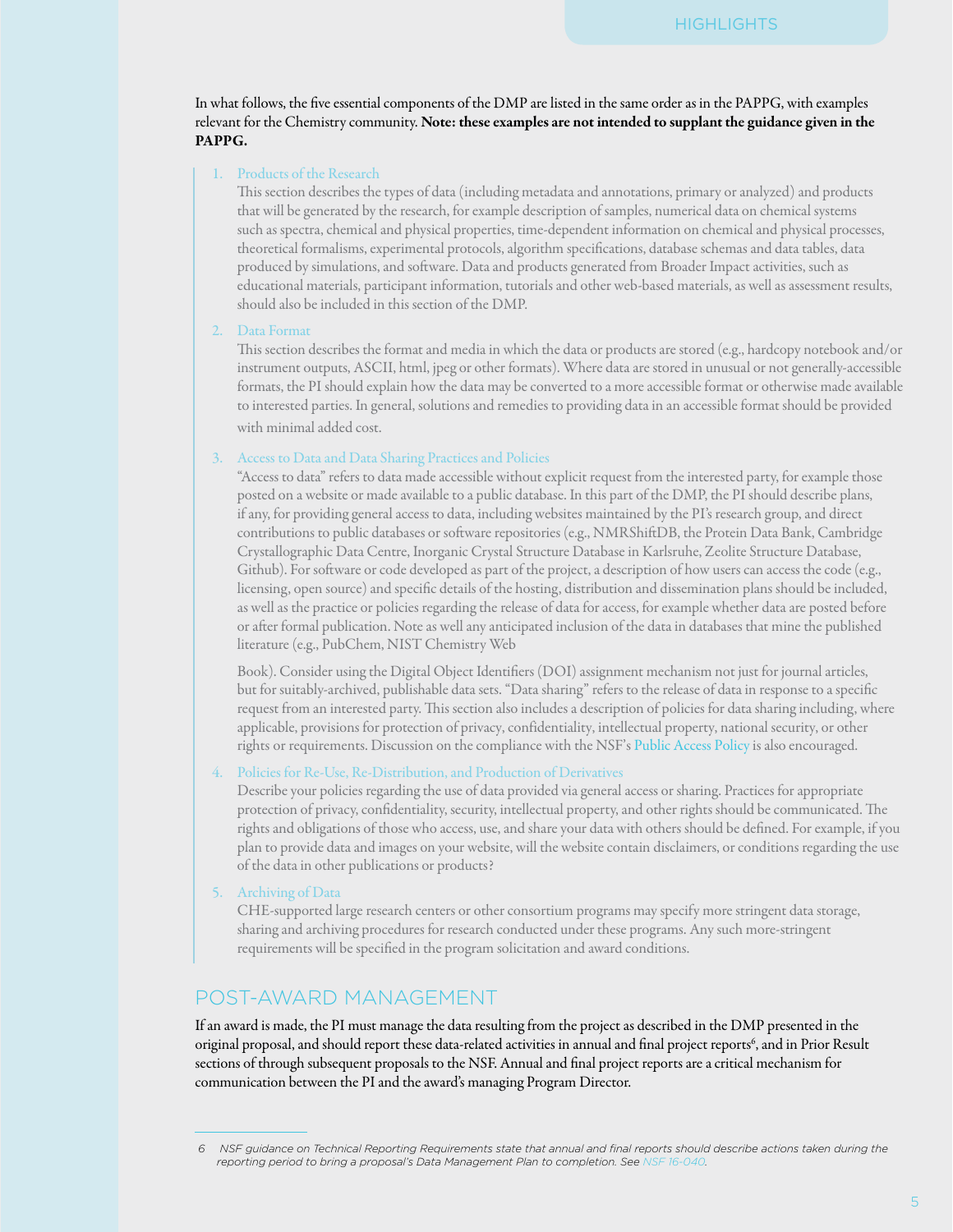The NSF report format includes specific sections on the accomplishments and products of the research, including how the results have been disseminated to communities of interest a topic of importance in the DMP. Project reports should include specific information such as identifier or accession numbers for data sets, metadata and data annotation, citations of relevant publications<sup>7,</sup> conference proceedings, details of software hosting, and other types of data sharing and dissemination, and updated information on project mechanisms for data storage, protection, and backup. CHE encourages investigators to use persistent identifiers (where these exist) as a long-lasting reference to a digital resource.

Final project reports should describe the implementation of the DMP and include any changes from the original DMP.

Note: Simply putting data in Supplementary Materials of a publication is not sufficient data management. The availability of the data should be advertised through a publicly accessible website and there should be adequate annotation provided, including what the data are and the parameters that were used to generate them to allow for reproducibility.

#### FUTURE PROPOSALS

DMP implementation will also be considered during review of subsequent proposals. As described in the PAPPG Part I Section II.C.2.d.iii, the following information pertaining to past data management must be provided in the section 'Results from Prior NSF Support:'

(e) Evidence of research products and their availability, including, but not limited to: data, publications, samples, physical collections, software, and models, as described in any Data Management Plan

## DATA MANAGEMENT RESOURCES

There are many resources available to PIs that provide assistance and information for planning and implementing a DMP. Please note that inclusion of a particular resource in the list below is not intended as an endorsement by the NSF or the Division of Chemistry.

Many university and college libraries provide resource guides or e-library consulting services to assist PIs in data management planning and best practices. These university data management groups can serve as a source of information for DMP topics such as data archiving and backup and open source distribution. For example:

Boston University Libraries – [Research Data Management](https://www.nsf.gov/cgi-bin/goodbye?http://www.bu.edu/datamanagement/resources/templates/)

UC San Diego Library – [Research Data Curation Program](https://www.nsf.gov/cgi-bin/goodbye?http://libraries.ucsd.edu/services/data-curation/index.html)

If you are unsure where to deposit your data, you might consider the use of online registries of research data repositories. See*[re3data.org](https://www.nsf.gov/cgi-bin/goodbye?http://www.re3data.org/)* for an extensive, though not exhaustive, list.

Professional societies will often also provide guidance for data achieving to the research community. The American Chemical Society has a position statement on [Ensuring Access to High-Quality Science.](https://www.nsf.gov/cgi-bin/goodbye?https://www.acs.org/content/acs/en/policy/publicpolicies/science-policy/highqualityscience.html)

Numerous non-governmental organizations offer resources and training for developing DMPs. These can be helpful, even if the target scientific discipline is not Chemistry. For example:

- [DataOne](https://www.nsf.gov/cgi-bin/goodbye?https://www.dataone.org/all-best-practices)
- [Software Carpentry](https://www.nsf.gov/cgi-bin/goodbye?https://software-carpentry.org/)
- [DMPTool](https://www.nsf.gov/cgi-bin/goodbye?https://dmptool.org/)
- [LTER](https://www.nsf.gov/cgi-bin/goodbye?http://intranet2.lternet.edu/node/3248)

## APPENDIX – BACKGROUND

Beginning in January 2011, NSF implemented a data management plan requirement for all proposals, which is described in the Proposal & Award Policies & Procedures Guide (PAPPG) Part I Section II.C.2.j. This requirement was created to aid in the dissemination, accessibility, and preservation of data generated by NSF-funded research. The goal of a DMP should be to provide clear, effective, and transparent implementation of the NSF policy on [Dissemination and](https://www.nsf.gov/bfa/dias/policy/dmp.jsp) [Sharing of Research](https://www.nsf.gov/bfa/dias/policy/dmp.jsp) Results as described in the PAPPG Part II Chapter XI.D.4 and below.

*<sup>7</sup> Publications from new awards resulting from proposals submitted after January 25, 2016 must be deposited in the NSF Public Access Repository (NSF-PAR). For more information, see [NSF's Public Access Initiative](https://www.nsf.gov/news/special_reports/public_access/) and [FAQ for Public Access](https://www.nsf.gov/publications/pub_summ.jsp?ods_key=nsf17060).*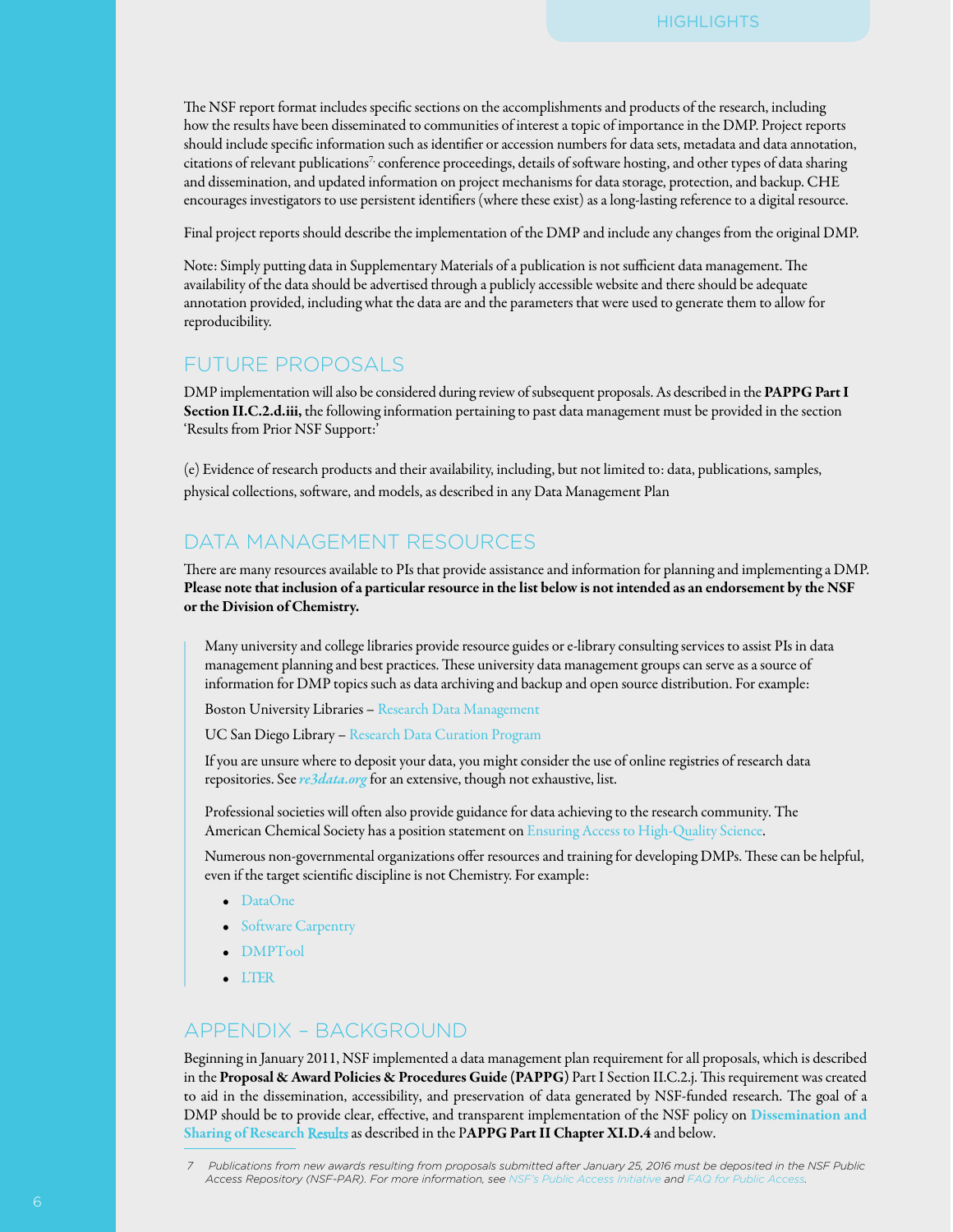#### Dissemination and Sharing of Research Results

- F. Investigators are expected to promptly prepare and submit for publication, with authorship that accurately reflects the contributions of those involved, all significant findings from work conducted under NSF grants. Grantees are expected to permit and encourage such publication by those actually performing that work, unless a grantee intends to publish or disseminate such findings itself.
- G. Investigators are expected to share with other researchers, at no more than incremental cost and within a reasonable time, the primary data, samples, physical collections and other supporting materials created or gathered in the course of work under NSF grants. Grantees are expected to encourage and facilitate such sharing. Privileged or confidential information should be released only in a form that protects the privacy of individuals and subjects involved. General adjustments and, where essential, exceptions to this sharing expectation may be specified by the funding NSF Program or Division/Office for a particular field or discipline to safeguard the rights of individuals and subjects, the validity of results, or the integrity of collections or to accommodate the legitimate interest of investigators. A grantee or investigator also may request a particular adjustment or exception from the cognizant NSF Program Officer.
- H. Investigators and grantees are encouraged to share software and inventions created under the grant or otherwise make them or their products widely available and usable.
- I. NSF normally allows grantees to retain principal legal rights to intellectual property developed under NSF grants to provide incentives for development and dissemination of inventions, software and publications that can enhance their usefulness, accessibility and upkeep. Such incentives do not, however, reduce the responsibility that investigators and organizations have as members of the scientific and engineering community, to make results, data and collections available to other researchers.
- J. NSF program management will implement these policies for dissemination and sharing of research results, in a way appropriate to field and circumstances, through the proposal review process; through award negotiations and conditions; and through appropriate support and incentives for data cleanup, documentation, dissemination, storage and the like.
- K. Each NSF grant contains, as part of the grant terms and conditions, an article implementing dissemination and sharing of research results.

# NEWLY REVISED PROGRAM DESCRIPTIONS

## CHEMICAL CATALYSIS (CAT)

The Chemical Catalysis Program supports experimental and computational research directed towards the fundamental understanding of the chemistry of catalytic processes. The CAT Program accepts proposals on catalytic approaches, which facilitate, direct, and accelerate efficient chemical transformations. The program scope includes the design and synthesis of catalytic species on the molecular, supramolecular, and nanometer scales as well as mechanistic studies primarily focused on discovery, development, or improvement of homogeneous and heterogeneous catalytic processes. The CAT Program also considers (but is not limited to) the following: polymerization catalysis, single site catalysis, organocatalysis, inorganic, organometallic, and photoredox catalysis, electrocatalysis, and biologically-inspired catalysis. Applications of modeling, theory, and simulation to catalytic processes are also relevant. Fundamental studies of energy-related catalytic processes (such as in water splitting and fuel cells) and photocatalysis (such as in solar energy conversion) are welcome in the CAT Program.

Submissions that address national needs for sustainability are particularly encouraged. Examples of sustainable chemistry appropriate for the Chemical Catalysis Program include, but are not limited to: the design, preparation and reactivity studies associated with new catalysts and catalytic processes that will replace rare, and/or toxic compounds with earth-abundant and benign alternatives and advanced catalytic methods for the reduction of dinitrogen to ammonia that will permit reductions in the energy requirements and greenhouse gas emissions for fertilizer production.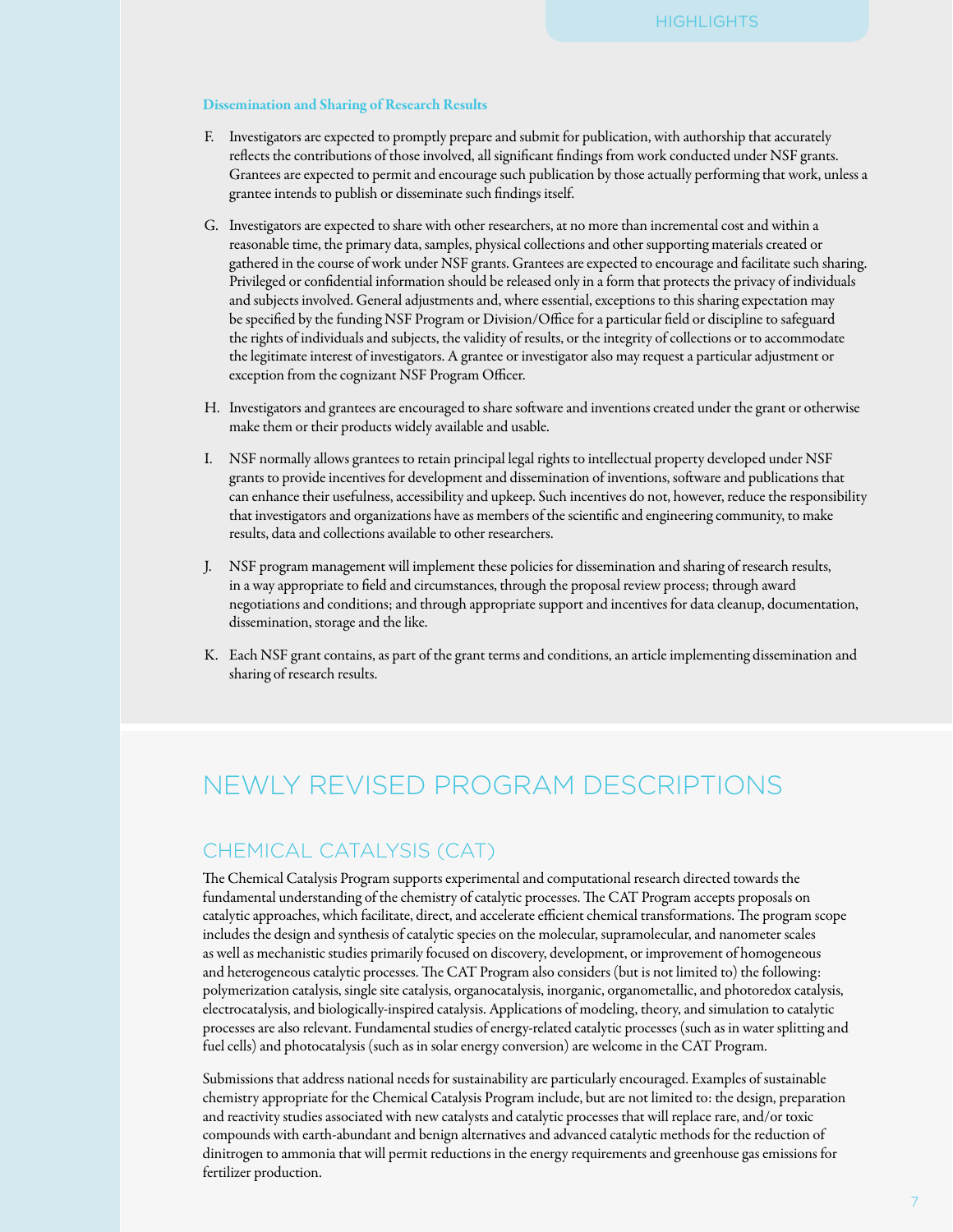The CAT Program does not support applied catalysis research focusing on engineering aspects of catalysis such as scale-up, processing, transport dynamics, and long-term stability. Researchers contemplating proposals in these areas are directed to the NSF Division of Chemical, Bioengineering, Environmental, and Transport Systems (CBET). Researchers focused on enzymatic or cellular catalysis should consult the Chemistry of Life Processes (CLP) Program. Catalysis research with immediate objectives in the synthesis of complex natural products using established catalysts should be submitted to the Chemical Synthesis (SYN) Program. Finally, research primarily targeted at catalytic reaction mechanisms using known catalysts are most appropriate for submission to the Chemical Structures, Dynamics and Mechanisms–B (CSDMA-B) Program.

## CHEMICAL THEORY, MODELS & COMPUTATIONAL METHODS (CTMC)

The Chemical Theory, Models, and Computational Methods Program supports the discovery and development of theoretical and computational methods or models to address a range of chemical challenges, with emphasis on emerging areas of chemical research. Proposals that focus on established theoretical or computational approaches should involve innovations that substantially broaden their applicability. Areas of interest include, but are not limited to, electronics structure, quantum reaction dynamics, theoretical/computational spectroscopy, statistical mechanics, molecular dynamics and simulation, and modeling techniques for isolated molecular systems and systems in complex environments. Areas of application span the full range of chemical systems from single molecules to mesoscopic aggregates. Proposals that develop approaches to bridge multiple spatial or temporal scales are welcome. Despite the diverse application areas, the goal of the program is to support the development of new theoretical and computational methodologies that are broadly applicable to a range of challenging chemical problems. The CTMC Program is interested in fundamental areas of chemical research that are difficult or impossible to address using current synthetic, experimental, and/or computational methodologies.

We encourage proposals that address emerging areas in theoretical and computational chemistry, including proposals that involve novel approaches based on machine learning or other data-enabled methods with broad applicability to significant chemical problems. We also encourage proposals on quantum information science (QIS) that either focus on applying QIS concepts to theoretical and computational chemistry or on developing quantum algorithms for chemical systems.

The CTMC Program encourages the integration of innovative software development with methodological and algorithmic development, especially computational approaches that allow efficient utilization of emerging computer architectures. Such proposals may be submitted to the CTMC Program either directly or through the Computational and Data Science and Engineering (CDS&E) funding opportunity: *[https://www.nsf.gov/funding/pgm\\_summ.](https://www.nsf.gov/funding/pgm_summ.jsp?pims_id=504813) [jsp?pims\\_id=504813](https://www.nsf.gov/funding/pgm_summ.jsp?pims_id=504813).* Note: Relevant proposals should have a title starting with "CDS&E:" to be distinguished from other CTMC proposals.

Proposals that utilize established theoretical and modeling approaches to solve problems in chemistry without significant theoretical or methodological development, or that focus on the development of biology or materials design may be more appropriate for other programs in either the Chemistry Division or in other NSF Divisions or Directorates.

## ENVIRONMENTAL CHEMICAL SCIENCES (ECS)

The Environmental Chemical Sciences (ECS) Program supports experimental and computational research on the fundamental chemistry of processes in the environment. Recognizing the intrinsic complexity and heterogeneity of environmental systems, projects develop and utilize advanced experimental, modeling and simulation approaches to discover, explain, and predict environmental phenomena. Topics may include, but are not limited to: processes occurring at environmental interfaces and the chemical behavior and transformation under a variety of naturally occurring environmental conditions.

Submissions that address national needs for sustainability are particularly encouraged. Examples of sustainable chemistry appropriate for the ECS Program include, but are not limited to: proposals that consider the nexus of food, energy, and water sustainability especially as related to nitrogen and phosphorus cycling.

Field measurements and instrument development in support of environmental measurements are not supported. Programs in other NSF Directorates and other Federal Agencies address aspects such as field studies, large-scale models of the environment, toxicity studies, industrial processes, remediation methods, and the behavior and fate of nanoparticles in the environment.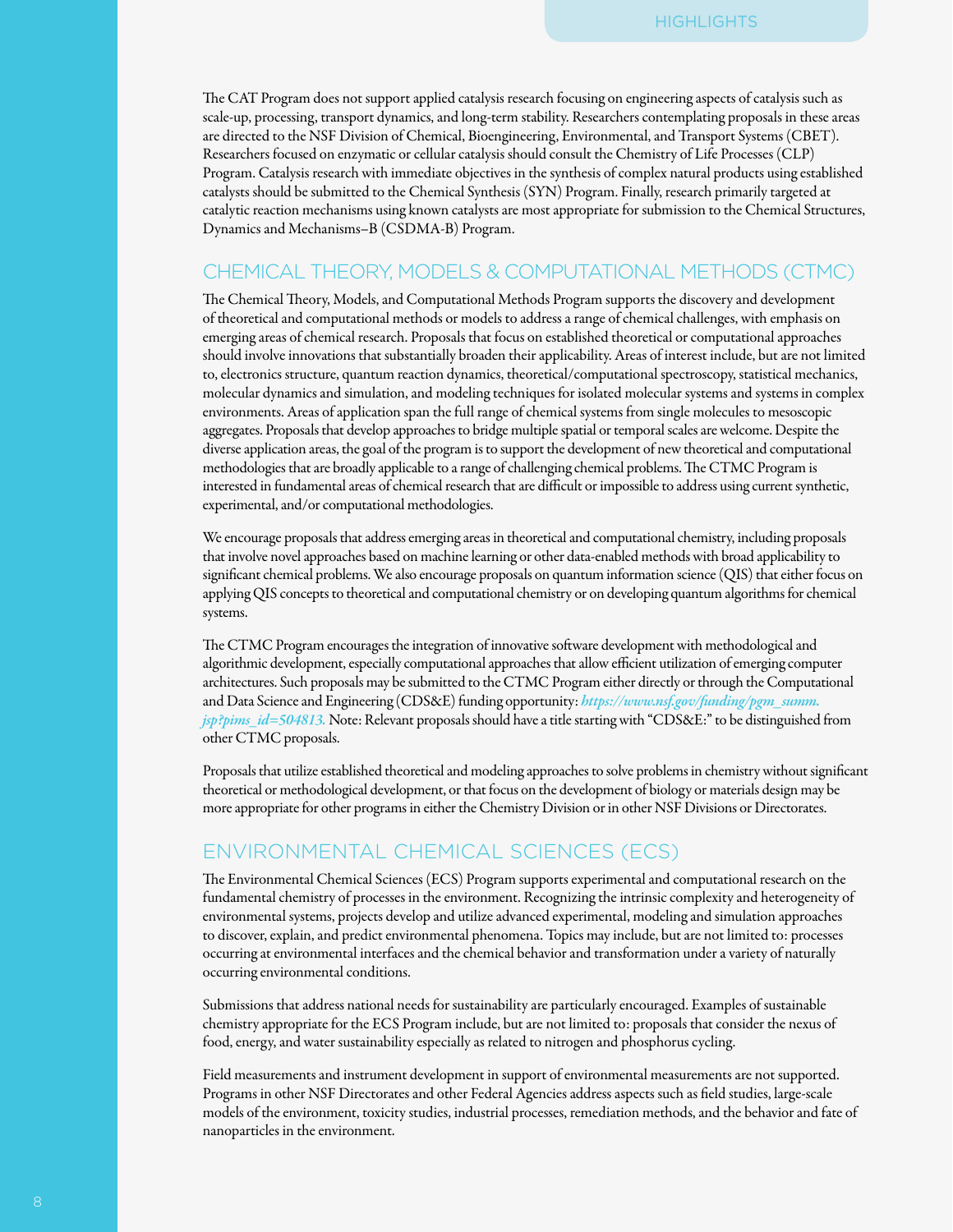## CHEMICAL STRUCTURE, DYNAMICS & MECHANISMS (CSDM)

The Chemical Structure, Dynamics and Mechanisms (CSDM) Programs support chemistry research that has strong implications for advancing the foundational knowledge of chemical systems. The Program supports research on the nature of chemical structure, structure-property studies, thermodynamics and kinetics, and mechanisms. The CSDM Program is divided into two sub-programs, CSDM-A and CSDM-B. The research supported by the two programs is distinguished in terms of whether their goal is to challenge thinking about physical phenomena in chemical systems through the development of innovative experimental approaches and new conceptual models (CSDM-A) or to use existing experimental methods and current conceptual frameworks to understand and describe physical processes in molecules and materials that are becoming increasingly relevant in modern applications (CSDM-B). Projects supported by CSDM-A typically involve in-depth analysis of experimental data at the quantum- or statisticalmechanical level, often with an outcome being the modification or updating of the theoretical model. Projects supported by CSDM-B also rely on theory to interpret structure-function relationships, but tend to focus on the consequence of structure (or changes in structure) on reactivity and other behaviors.

Projects involving nanochemistry or biologically-relevant systems should consult the Macromolecular, Supramolecular and Nanochemistry (MSN) or Chemistry of Life Processes (CLP) Programs, respectively. Proposals for projects whose primary goal is the development of an entirely new instrumental technique, or enhanced performance or understanding of an existing technique may be more appropriate for the Chemical Measurement and Imaging (CMI) Program. In general, research focused on solid-state chemical processes are not supported by CSDM. Investigators interested in this area should consult with the Solid State Materials Chemistry (SSMC) Program in the Division of Materials Research (DMR). Projects for which the primary goal is the development of a practical device are not supported by the CSDM-A and CSDM-B Programs and should be submitted to an appropriate program in the Engineering Directorate.

The following Program Descriptions are intended to guide the proposer to the most appropriate sub-program for her/his research.

## THE CHEMICAL STRUCTURE, DYNAMICS AND MECHANISMS-A (CSDM-A)

The Chemical Structure, Dynamics and Mechanisms-A (CSDM-A) Program supports experimental and applied computational research directed at increasing our fundamental understanding of the physical properties of chemical systems at the quantum and/or statistical mechanical level. Projects of interest to CSDM-A rely heavily on the advancement of sophisticated experimental techniques, such as: state-selective methods, time and frequency domain spectroscopies, microscopies, single-molecule methods, scattering and diffraction approaches, and surface characterization techniques. The program is interested in projects where the development of novel methods enables the physical behavior of chemical systems to be viewed in new ways, or in ways that challenge current paradigms. Chemical systems studied range in complexity and include isolated molecules and ions, liquids, clusters, surfaces, and interfaces. The CSDM-A Program also supports applied computational chemistry activities that demonstrate strong synergy with experiment.

Submissions that address national needs are particularly encouraged. These may include, but are not limited to: quantum chemistry where the focus in on the application of quantum mechanics in physical models and experiments of chemical systems.

## THE CHEMICAL STRUCTURE, DYNAMICS AND MECHANISMS-B (CSDM-B)

The Chemical Structure, Dynamics and Mechanisms-B (CSDM-B) Program supports mechanistic studies of various chemical processes and chemical property studies. CSDM-B proposals generally utilize existing experimental techniques as opposed to developing new ones so that the work can focus on new understanding of molecular properties. The CSDM B program supports research on the consequences of molecular structure on chemical properties and mechanisms. Topics of interests to CSDM-B include (but are not limited to): mechanistic studies of chemical reactions, and energy- or materials-related processes, the chemistry of reactive intermediates, and the development of molecules with novel chemical properties. Projects supported in the CSDM B program are diverse, ranging from traditional mechanistic studies, chromophore development for advance imaging and solar applications, to studies relevant to the development of flow batteries and molecular qubits. Projects in the CSDM B program often involve significant synthetic efforts in order to vary the chemical structures.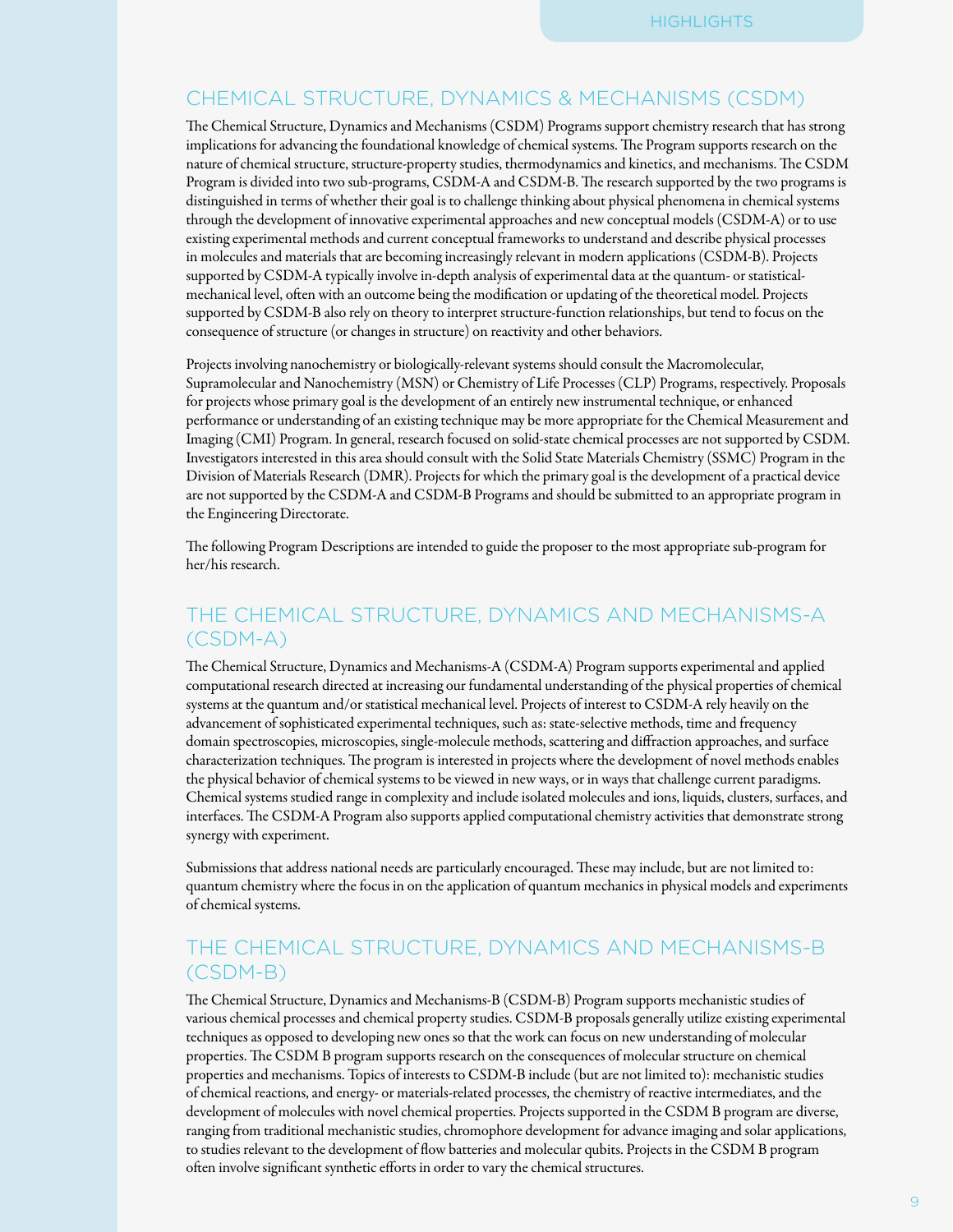Submissions that address national needs such as sustainability, brain research, quantum information science, and data are encouraged.

## MACROMOLECULAR, SUPRAMOLECULAR & NANOCHEMISTRY (MSN)

The Macromolecular, Supramolecular and Nanochemistry (MSN) Program focuses on basic research that addresses fundamental questions and advances knowledge regarding the chemistry of macromolecular, supramolecular, and nanoscopic structures. Research of interest to this program will explore novel chemistry concepts including, but not limited to: synthesis of macromolecular, supramolecular and nanoscopic structures; surface functionalization methodologies; surface monolayer chemistry; and template-directed synthesis; inter- and intra-molecular interactions that give rise to macromolecular, supramolecular or nanoparticulate self-assembly into discrete structures; and chemical dynamics that are responsible for spatial organization in discrete organic, inorganic, or hybrid systems (excluding extended solids). Also included are advanced experimental or computational methods to delineate or to predict the chemical structure, unique chemical and physicochemical properties, and chemical reactivity that result from macromolecular, supramolecular, and nanoscopic structures, including systems that exhibit quantum confinement and other non-classical effects. Projects which demonstrate synergy between experiment and theory are of special interest.

Submissions that advance MSN chemistry knowledge important for addressing national needs in sustainability are strongly encouraged. Examples include, but are not limited to: transformative approaches to efficient and inexpensive synthesis using renewable feedstocks or earth abundant elements; and innovative research that enhances the understanding of efficient use and recycling of critical elements or the conversion of energy from renewable sources.

Proposals for which the primary focus is on single molecules, extended solids (including metal organic frameworks), materials research, fate of nanoparticles in the environment, device properties, engineering, biological properties (including toxicity), drug delivery, or selection or genetic engineering of enzymes are not of interest in the MSN Program. Investigators interested in these areas are encouraged to approach other, more closely aligned programs such as those in the Divisions of Materials Research (DMR), Physics (PHY), and Chemical, Bioengineering, Environmental, and Transport Systems (CBET).

# CHEMICAL SYNTHESIS (SYN)

The Chemical Synthesis Program supports experimental and computational research on the development of new and efficient synthetic methodologies and on the synthesis of complex and/or challenging chemical structures. Typical synthetic targets include novel structures (including natural products and biomolecules), molecules and structures displaying unique properties, or substances that provide pathways to discover and elucidate new phenomena. Examples of supported research areas include the development of innovative reagents, discovery of new synthetic methods, and synthesis of novel organic, organometallic, and inorganic structures. Research in this program will generate fundamental new knowledge of chemical synthesis, but also enable new discoveries and the development of transformative technologies in related fields.

Submissions that address national needs for sustainability are encouraged. Examples include, but are not limited to: the development of new synthetic methods using earth-abundant and inexpensive chemicals, fundamental studies that improve our understanding of rare earth elements; the conversion of non-petroleum based resources into useful building blocks; and new environmentally-friendly chemical syntheses that improve on current practice by requiring less energy, fresh water, reagents, and/or organic solvents.

The Chemical Synthesis Program does not support projects where the main objectives are to study the properties of target systems, even though they may contain a large synthetic component. Proposed studies of this nature may be directed to the Chemical Structure, Dynamics, and Mechanism-B (CSDM-B) Program. Investigators interested in developing novel synthetic approaches to macromolecular, supramolecular and nanoscale chemical structures should consult the Macromolecular, Supramolecular and Nanochemistry (MSN) Program. Projects developing syntheses of extended solids should consult the Division of Materials Research (DMR). Proposals that have a major focus on the design of new catalysts and study of catalytic reactions should be submitted to the Chemical Catalysis (CAT) Program.

# CHEMISTRY OF LIFE PROCESSES (CLP)

The Chemistry of Life Processes (CLP) Program supports fundamental experimental and computational studies of molecules and/or systems at the interface of chemistry and biology. Such studies would promote the fundamental understanding of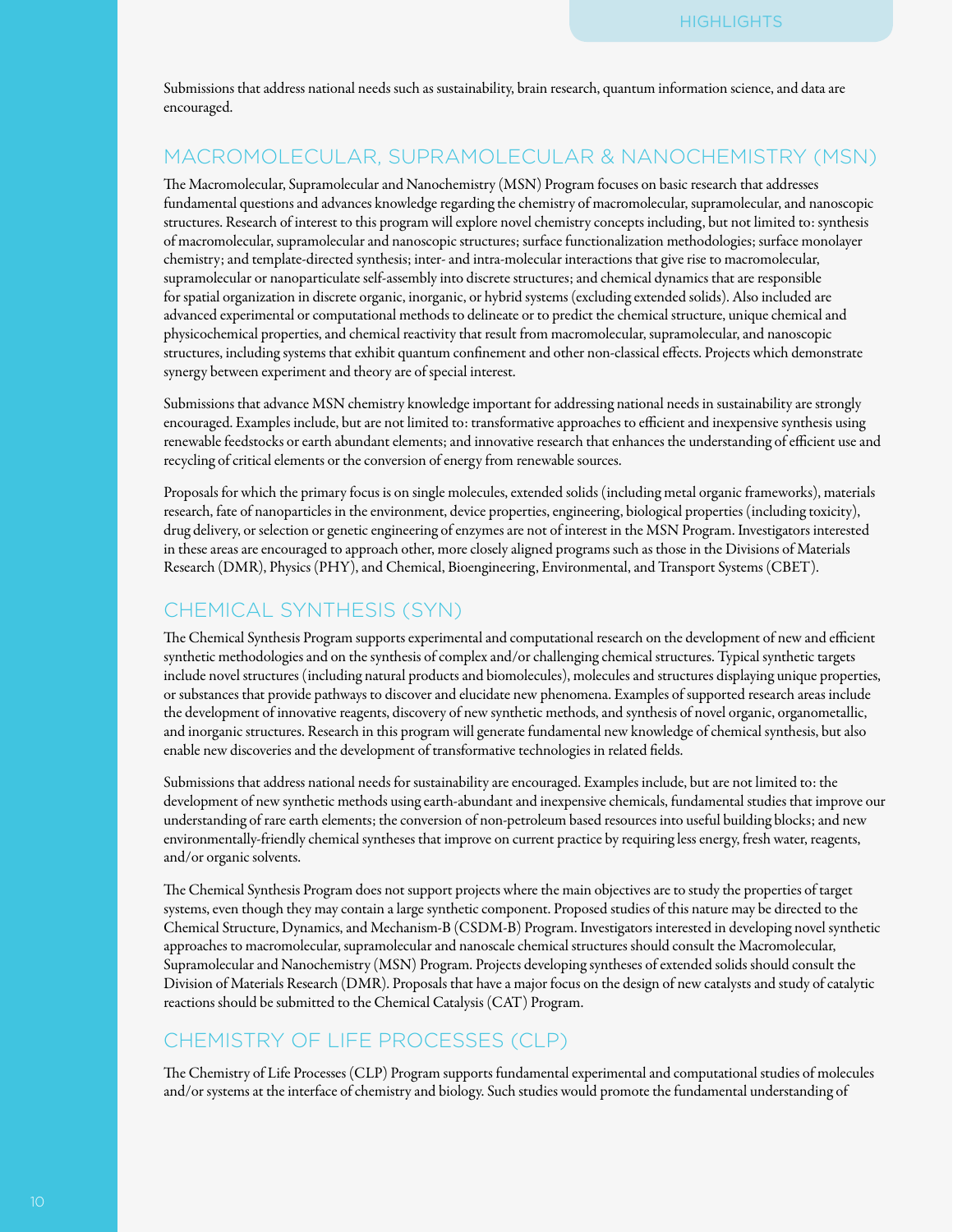the molecular underpinnings of life processes. The proposed research should focus on the chemical aspects of the project. The Program supports studies that investigate how molecular structure, dynamics and interactions, as well as reaction thermodynamics and mechanisms are integrated with the chemistry performed by the biological systems.

Research projects typically employ experimental, theoretical, computational or integrated approaches to investigate biological systems such as, but not limited to, proteins, nucleic acids, carbohydrates or lipids. Projects that use or reveal novel chemistries, in advancing the understanding of biological function, are particularly welcome. Chemical methods development is acceptable when such methods are applied in addressing specific biological questions.

Submissions that address national needs are encouraged. These may include, but are not limited to: proposals that address the function of the brain as well as proposals that examine the "rules of life". Other topics of interest include: the development and application of bio-orthogonal chemistry for probing cellular function; the quantitative understanding of thermodynamics as applied to a cellular system; biomolecular design and synthesis aimed at understanding biological function; and the use of theory, computation, modeling and simulation as applied to the chemical aspects of biological systems.

Note: The CLP Program is interested in understanding function rather than malfunction or dysfunction. Projects that are disease-related, or that have drug discovery/design/development goals are not appropriate for review in the CLP Program. PIs uncertain of the fit of their proposal are encouraged to contact a CLP Program Officer.

# CHEMICAL MEASUREMENT AND IMAGING (CMI)

The Chemical Measurement and Imaging Program supports research focusing on chemically-relevant measurement science and imaging, targeting both improved understanding of new and existing methods and development of innovative approaches and instruments. Research areas include, but are not limited: to sampling and separation science; electroanalytical chemistry; spectrometry; and frequency- and time-domain spectroscopy. Development of new chemical imaging and measurement tools probing chemical properties and processes are supported. Innovations enabling the monitoring and imaging of chemical and electronic processes across a wide range of time and length scales are also relevant. New approaches to data analysis and interpretation (including chemometrics) are encouraged. Proposals addressing established techniques must seek improved understanding and/or innovative approaches to substantially broaden applicability. Sensor-related proposals should address new approaches to chemical sensing, with prospects for broad utility and significant enhancement of current capabilities.

Submissions that address national needs are encouraged. Such proposals may include, but are not limited to new measurement and imaging approaches that improve on current separation science by requiring less energy or generating less waste, on understanding the brain and its functions, and on harnessing the power of chemical data.

Topics also considered by CMI include the development of new instrumentation enabling chemical measurements likely to be of wide interest and utility to the chemistry research community. These proposals should include the words "Instrument Development:" at the beginning of the title, and include, in the Project Description, consideration of a development timeline, potential utility, and prospects for the extension of the technique to other uses or fields, should it prove viable.

Industrial partnerships are encouraged through the Grant Opportunities for Academic Liaison with Industry (GOALI) mechanism (*[https://www.nsf.gov/pubs/policydocs/pappg17\\_1/pappg\\_2.jsp#IIE4](https://www.nsf.gov/pubs/policydocs/pappg17_1/pappg_2.jsp#IIE4)*) as means enhancing use by the greater community, but concepts nearing commercialization are better fits to Small Business Innovation Research (SBIR) or Small Business Technology Transfer (STTR) Programs.

Proposals integrating innovative computational approaches with CMI-relevant research, such as those enabling efficient and effective data acquisition and analysis, are encouraged and should be submitted to the CMI Program through the Computational and Data Science and Engineering (CDS&E) funding opportunity (*[https://www.nsf.gov/funding/pgm\\_](https://www.nsf.gov/funding/pgm_summ.jsp?pims_id=504813) [summ.jsp?pims\\_id=504813](https://www.nsf.gov/funding/pgm_summ.jsp?pims_id=504813)*).

The CMI Program does not encourage proposals addressing: the development of techniques for topological/morphological imaging; research based on known sensing mechanisms, such as probe synthesis or assembly of array-type devices; or engineering aspects of membrane separations, microfluidics, and/or "lab-on-a-chip" device design, technology, and application. Proposals on the design and synthesis of novel molecular probes for sensing or contrast agents may be more suitable for the CSDM-B Program. Proposals for optimizing and/or utilizing established methods for specific applications should be directed to programs focused on the application. Proposals addressing innovations with anticipated utility primarily in other communities (e.g., biology or materials) are also not encouraged. Proposals with large equipment requests (over \$150,000) may be better suited to the Major Research Instrumentation (MRI) Program.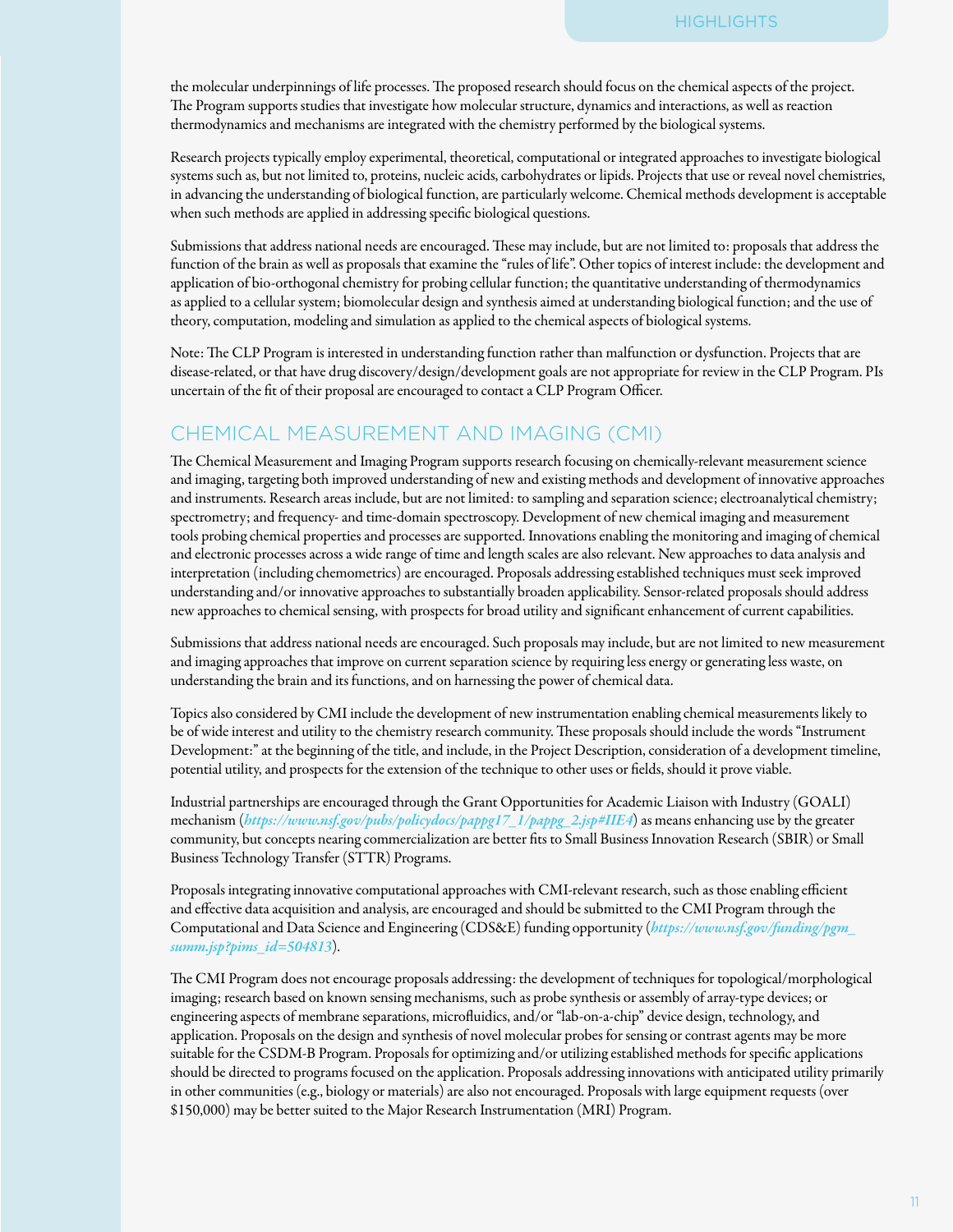# CENTERS FOR CHEMICAL INNOVATION (CCI)

The Centers for Chemical Innovation (CCI) Program supports research centers focused on major, long-term fundamental chemical research challenges. CCIs that address these challenges are expected to produce transformative research, lead to innovation in the discipline, and attract broad scientific and public interest. CCIs are agile structures that respond rapidly to emerging opportunities through enhanced collaborations. CCIs integrate research, innovation, education, broadening participation, and informal science communication.

The FY 2018 Phase I CCI competition is open to projects in all fields supported by the Division of Chemistry, and must have focus and the potential for transformative impact in chemistry. NSF Chemistry particularly encourages projects in Data-Driven Discovery Science in Chemistry *[\(D3SC\)](https://www.nsf.gov/publications/pub_summ.jsp?ods_key=nsf17036).* 

The CCI Program is a two-phase program. Both phases are described in *[NSF 17-564](https://www.nsf.gov/publications/pub_summ.jsp?ods_key=nsf17564).* Phase I CCIs receive significant resources to develop the science, management and broader impacts of a major research center before requesting Phase II funding. Satisfactory progress in Phase I is required for Phase II applications; Phase I proposals funded in FY 2018 will seek Phase II funding in FY 2021. This solicitation also covers the renewal application of the Phase II CCI initiated in FY 2013: CAICE, led by the University of California San Diego.

#### Phase I due dates:

Preliminary Proposals are due by September 12, 2017 Full Proposals, by invitation only, are due by March 06, 2018

Interested investigators are encouraged to discuss their ideas with a CCI Program Officer. Contact information and more information can be found in the document below: *[https://www.nsf.gov/publications/pub\\_summ.jsp?](https://www.nsf.gov/publications/pub_summ.jsp?ods_key=nsf17564) [ods\\_key=nsf17564](https://www.nsf.gov/publications/pub_summ.jsp?ods_key=nsf17564)*

# WORKSHOP REPORTS

Recently posted workshop reports are available on the Chemistry website. CHE is deeply indebted to the workshop organizers, steering committees, and participants – thank you all for your efforts to provide valuable perspectives for consideration by the entire chemistry community.

Measuring the Brain: From the Synapse to Thought was held on October 12-13, 2016. Report: *[https://beckman.illinois.edu/Content/uploads/files/groups/neurotech-memory-cognition/measuring-the-brain-from](https://www.nsf.gov/cgi-bin/goodbye?https://beckman.illinois.edu/Content/uploads/files/groups/neurotech-memory-cognition/measuring-the-brain-from-synapse-to-thought-nsf-10-2016.pdf)[synapse-to-thought-nsf-10-2016.pdf.](https://www.nsf.gov/cgi-bin/goodbye?https://beckman.illinois.edu/Content/uploads/files/groups/neurotech-memory-cognition/measuring-the-brain-from-synapse-to-thought-nsf-10-2016.pdf)* 

#### Appendices:

*[https://beckman.illinois.edu/Content/uploads/files/groups/neurotech-memory-cognition/nsf-brain-appendices-10-2016.pdf](https://www.nsf.gov/cgi-bin/goodbye?https://beckman.illinois.edu/Content/uploads/files/groups/neurotech-memory-cognition/nsf-brain-appendices-10-2016.pdf)*

Mid-Scale Instrumentation Workshop: Regional Facilities to Address Grand Challenges in Chemistry held on September 29-30, 2016. *[http://nsfmidscale.chem.wisc.edu/sites/nsfmidscale.chem.wisc.edu/files/report/MSIregionalcenters\\_](https://www.nsf.gov/cgi-bin/goodbye?http://nsfmidscale.chem.wisc.edu/sites/nsfmidscale.chem.wisc.edu/files/report/MSIregionalcenters_FINALworkshopreport_5_1_17.pdf)*

*[FINALworkshopreport\\_5\\_1\\_17.pdf](https://www.nsf.gov/cgi-bin/goodbye?http://nsfmidscale.chem.wisc.edu/sites/nsfmidscale.chem.wisc.edu/files/report/MSIregionalcenters_FINALworkshopreport_5_1_17.pdf)*

Mid-Scale Instrument Development Workshop was held on November 6-8, 2016. *[https://advanceddiagnostics.nd.edu/opportunities/nsf-workshop/](https://www.nsf.gov/cgi-bin/goodbye?https://advanceddiagnostics.nd.edu/opportunities/nsf-workshop/)*

Quantum Information and Computation for Chemistry Workshop held on November 13-14, 2016. *[https://arxiv.org/pdf/1706.05413.pdf](https://www.nsf.gov/cgi-bin/goodbye?https://arxiv.org/pdf/1706.05413.pdf)*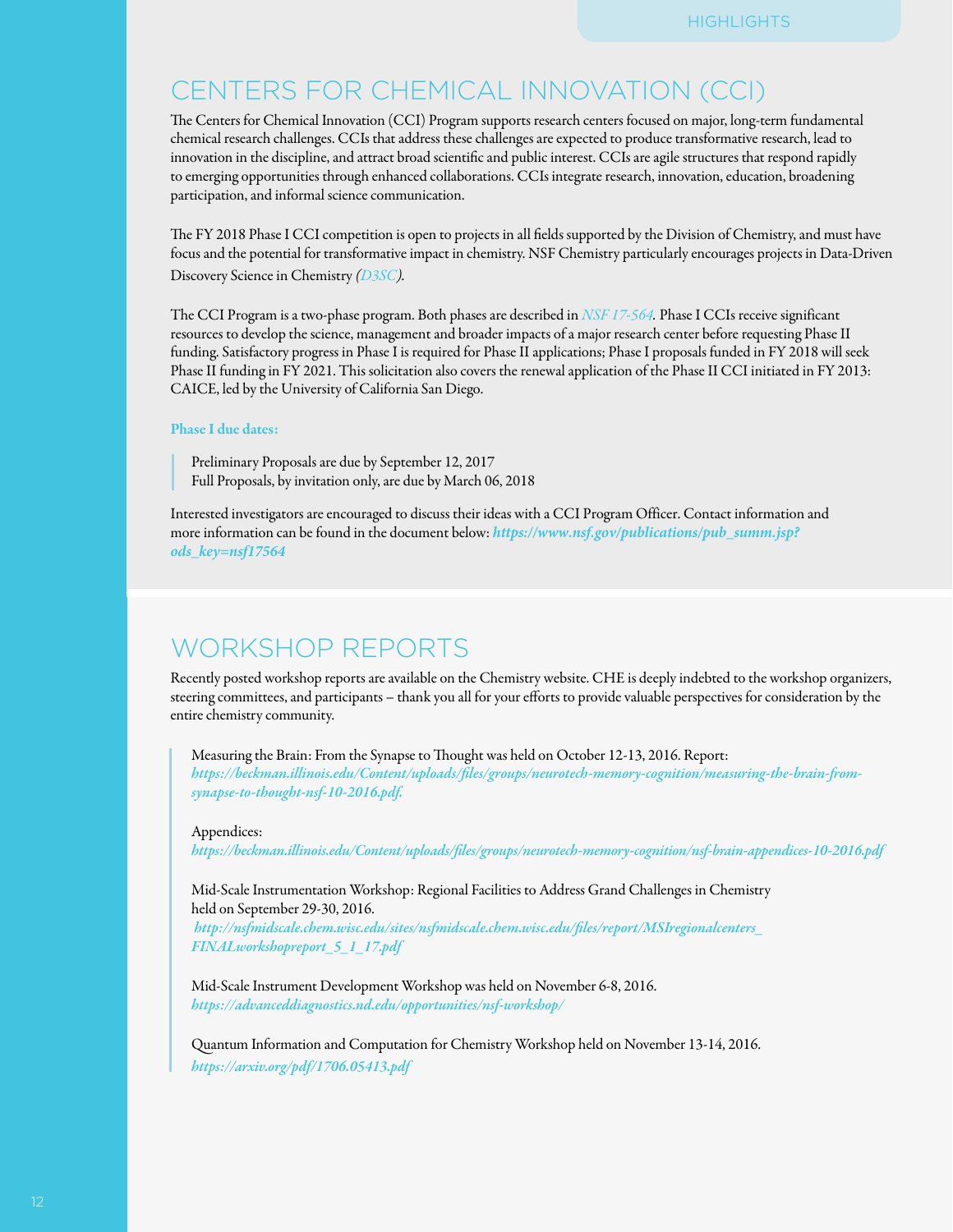# MOLECULAR SCIENCES SOFTWARE INSTITUTE (MOISSI)

The Molecular Sciences Software Institute (MolSSI) is a new initiative supported by the National Science Foundation to serve as a nexus for science, education, and cooperation for the community of computational molecular scientists — a broad field that includes biomolecular simulation, quantum chemistry, and materials science. The MolSSI's goal is to enable molecular scientists to tackle problems that are orders of magnitude larger and more complex than those currently within our grasp.

The MolSSI will engage a team of Software Scientists (molecular scientists, computer scientists, and applied mathematicians with software engineering expertise) to develop open-source software infrastructure for use across the spectrum of community molecular science codes. The MolSSI supports a series of community-led workshops targeting software-related challenges relevant to the computational molecular sciences, as well as Software Summer Schools focused on undergraduate and graduate students across the United States.

The MolSSI will also recognize advanced graduate students and postdocs through a number of prestigious Software Fellowships that include generous financial support, specialized training in state-of-the-art software design principles and tools, and involvement in the Institute's outreach and educational efforts. Under the guidance of the MolSSI's Software Scientists, the Software Fellows will develop open-source software infrastructure for broad use across the computational molecular sciences. The Software Fellowships will be awarded using a two-phase structure, providing up to two years of support. The first Phase-I Software Fellows were announced in April at the American Chemical Society meeting in San Francisco, and the next window for applications will close October 1.

Learn more about how the MolSSI can serve you at our website: *[molssi.org](https://www.nsf.gov/cgi-bin/goodbye?http://molssi.org)*

# AMERICAN CHEMICAL SOCIETY (ACS) NATIONAL MEETING 254TH AMERICAN CHEMICAL SOCIETY NATIONAL MEETING AND EXPOSITION

The Division of Chemistry will participate in this year's 254th American Chemical Society (ACS) National Meeting and Exposition in Washington, DC on August 20-24, 2017.

ACS Meeting website: *[https://www.acs.org/content/acs/en/meetings/fall-2017.html](https://www.nsf.gov/cgi-bin/goodbye?https://www.acs.org/content/acs/en/meetings/fall-2017.html)*

Please mark your calendar with the following days and times to find NSF Staff at the following presentations.

#### Inorganic Chemistry Division Poster Session

Sunday, August 20, 2017 from 7:00 — 9:00 P.M. Walter E. Washington Convention Center Come and meet NSF Staff at the Inorganic Chemistry Poster Session.

#### Please stop by the CCI oral presentations and poster sessions:

A symposium celebrating the contributions CENTC has made to catalysis will be held during the 254th ACS National Meeting in Washington DC. The symposium "Center for Enabling New Technologies through Catalysis: Transforming Catalysis through Collaboration" is part of the Inorganic Division programming and assembles a diverse group of 34 CENTC alumni, advisory board members and investigators for oral presentations scheduled in morning and afternoon sessions on Monday and Tuesday, August 21 and 22. There are also poster sessions associated with the symposium where 47 current CENTC students, postdocs, and alumni will present their work on Sunday and Tuesday evenings, August 20 and 22.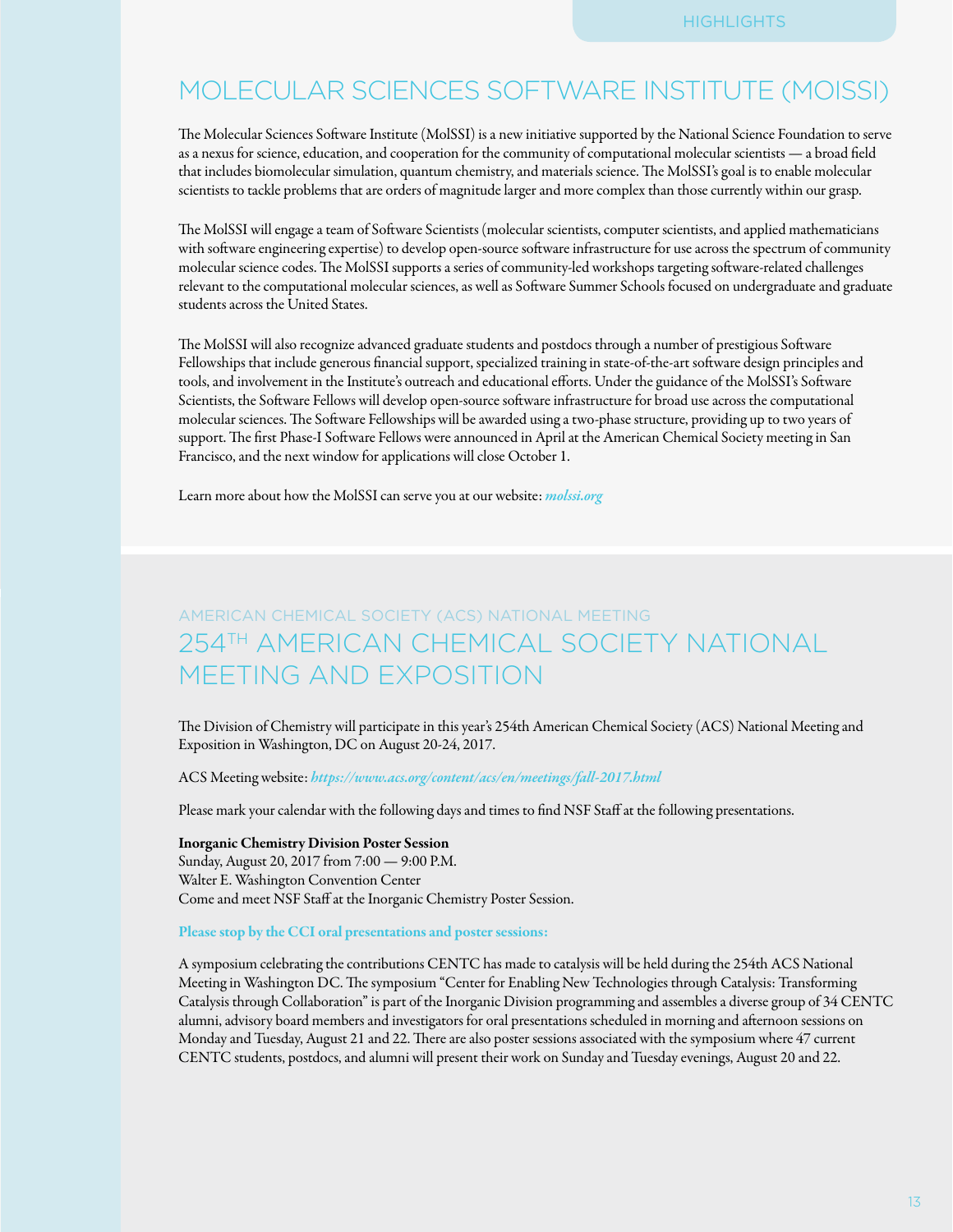#### Center for Enabling New Technologies through Catalysis: Transforming Catalysis through Collaboration

#### Oral Presentations:

Monday, August 21, 8:30 – 12:15 & 1:30 – 5:10 Tuesday, August 22, 8:30 – 12:00 & 1:30 – 5:20 Grand Ballroom Central, Renaissance Washington, DC Downtown

#### Posters:

Sunday, August 20 & Tuesday, August 22, 5:30 Hall D, Walter E. Washington Convention Center

Monday, August 21, 2017 from 8:00 — 10:00 P.M. Walter E. Washington Convention Center

Come meet NSF Staff at the Sci-Mix Poster Session.

Tuesday, August 22, 2017 from 9:00 — 12:00 P.M. Walter E. Washington Convention Center The World of Funding Opportunities in Chemistry Poster Session

This poster session is designed to introduce the chemical community to the diverse research support options available, ranging from the more traditional support provided by federal agencies to that available from industry, government labs, private foundations, and international groups.

Tuesday, August 22, 2017 from 1:00 — 3:00 P.M. Walter E. Washington Convention Center Federal Funders Town Hall Meeting

Come learn about agency priorities, initiatives, programs, and how to participate at the Federal Funders Town Hall.

#### Below is a list of some of the Federal Funders attending:

National Science Foundation (NSF CHE, DMR, CBET, and EHR) Department of Energy (DOE BES) National Institutes of Health (NIH and NIGMS) Air Force Office of Scientific Research (AFOSR) The Office of Naval Research (ONR)

Tuesday, August 22, 2017 from 3:00 — 5:00 P.M. (Sign-Up from 10:00 – 12:00 PM.) Walter E. Washington Convention Center Federal Funders Town Hall Meeting Speed Coaching Session

Come join speed coaching and receive a one-on-one interaction with a federal Program Officer to discuss research, education, and outreach activities. All are welcome – Registration not required! For additional information, email: *[cheminfo@nsf.gov](mailto:cheminfo@nsf.gov)*

*\*please check back on our website (www.nsf.gov/chem), for meeting locations.* 

The NSF Staff is looking forward to another successful and productive meeting and exposition!

Website: *[molssi.org](https://www.nsf.gov/cgi-bin/goodbye?http://molssi.org)*

# 2017 CHEMISTRY CAREER AWARDEES

Congratulations to the NSF/Chemistry 2017 CAREER Awardees. The faculty Early Career Development (CAREER) Program is a Foundation-wide activity that offers the NSF's most prestigious awards in support of junior faculty who exemplify the role of teacher-scholars through outstanding research, excellent education and the integration of education and research within the context of the mission of their organizations. Such activities should build a firm foundation for a lifetime of leadership in integrating education and research.

#### We hereby recognize the NSF/CHE CAREER Awardees, Class of 2017!



**John Ande** University of Chicago **Award Number:** 1654144 **Title:** *CAREER: Probing Catalytic O-O Bond Formation with Psuedo-Tetrahedral Terminal Oxo Complexes.*



Alfredo Angeles-Boza Deputy Division Director University of Connecticut **Award Number:** *1652606* **Title:** CAREER: SusChEM: Heavy Atom Isotope Effects in Carbon Dioxide Fixation Catalysis: Fundamental Understanding and Catalyst Discovery.



Andrew Ault University of Michigan **Award Number:** 1654149 **Title:** CAREER: Molecular Studies of Phase Separations and Internal Structure in Individual Particles.



Christian Bleiholder Florida State University **Award Number:** 1654608 **Title:** CAREER: Ion Mobility Spectrometry - Mass Spectrometry for de novo Protein Structure Elucidation.



Marco Caricato University of Kansas Center for Research Inc. **Award Number:** 1650942 **Title:** CAREER: First Principles Evaluation of Optical Activity in Solids.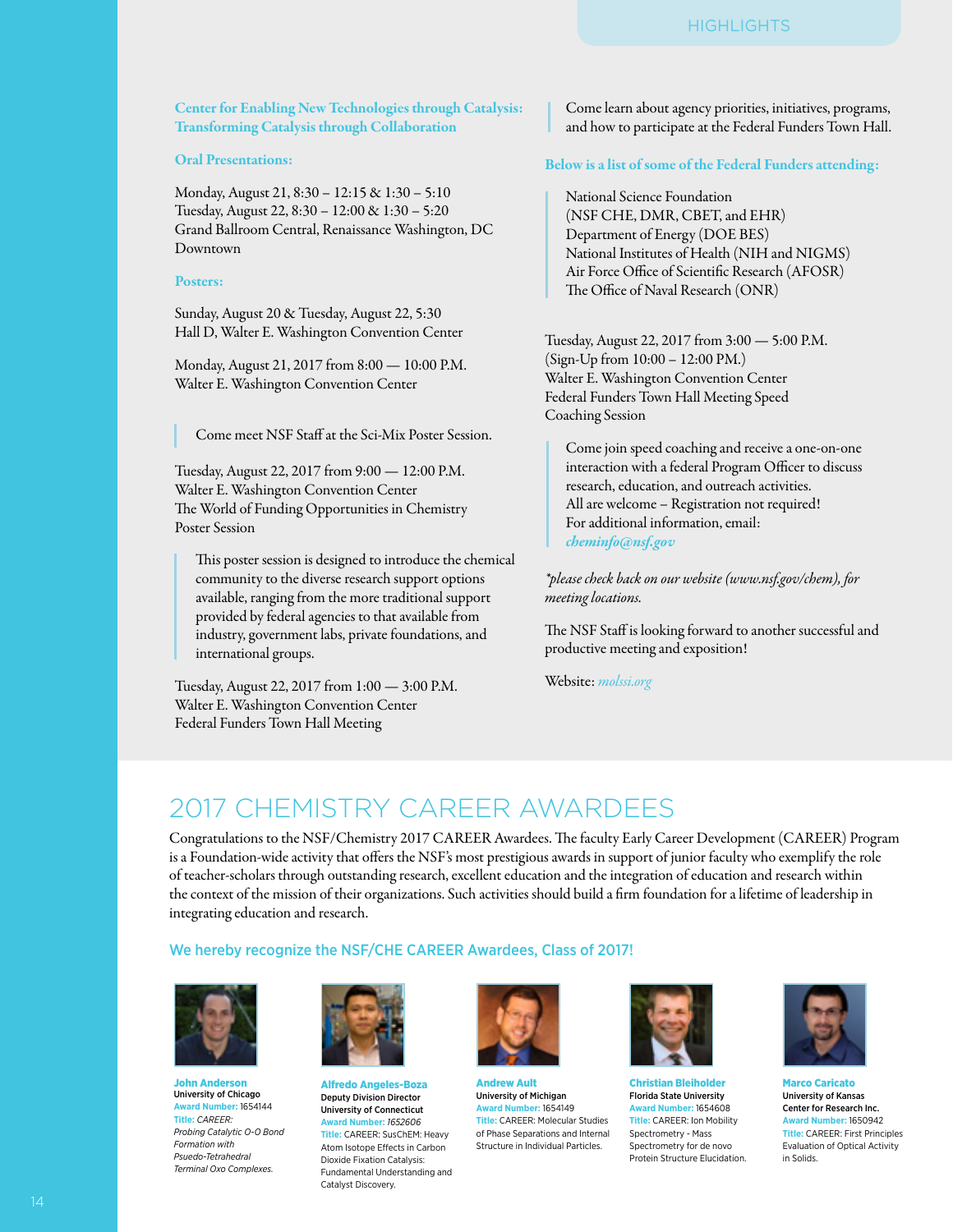

Bradley Carrow Princeton University **Award Number:** 1654664 **Title:** CAREER: Enabling SustainablePolymer Synthesis through Design of New Catalysts.



Louise Charkoudian Haverford College **Award Number:** 1652424 **Title:** CAREER: Accessing Chemical Diversity through the Characterization and Redesign of Natural Product Synthases.



Scott Daly University of Iowa **Award Number:** 1650894 **Title:** CAREER: SusChEM: Coupling Earth-Abundant Metal-Ligand Cooperativity with Redox Non-Innocent Ligands for Electrochemical Carbon Dioxide Reduction.

**Pa**rastoo Hashemi

eng Liu University of Pittsburgh **Award Number:** 1654122 **Title:** CAREER: Computational Studies of Transition Metal Catalyzed Reactions in Organic

Synthesis.



Tianning Diao New York University **Award Number:** 1654483 **Title:** CAREER: Bimolecular Mechanisms for Nickel-Mediated Bond Formation.



Florida International University **Award Number:** 1654274 **Title:** *Development of Gas-phase, Post-ionization Structural Tools for the Study of DNA-protein*  Complexes.



Yisong Guo Carnegie-Mellon University **Award Number:** 1654060 **Title:** CAREER: Kinetic and Spectroscopic Studies of Catalytically Versatile Non-heme Mononuclear Iron Enzymes.



Bo Li University of North Carolina at Chapel Hill





Terefe Habteyes University of New Mexico **Award Number:** 1651478 **Title:** CAREER: Near-Field Imaging for Nanoscale Visualization of Exciton-Plasmon Energy Transfer.



Alexander Lippert Southern Methodist University **Award Number:** 1653474 **Title:** CAREER: Triggered Energy Transfer Chemiluminescence for In Vivo Imaging.



University of South Carolina at Columbia **Award Number:** 1654111 **Title:** CAREER: The fundamental principles of modified carbon fiber microelectrodes as speciation sensors.







Yilin Hu University of California, Irvine **Award Number:** 1651398 **Title:** CAREER: CO2 activation by nitrogenase Fe proteins.



**Rob Macfarlan** Massachusetts Institute of Technology **Award Number:** 1653289 **Title:** CAREER: Nanocomposite Structure Control via Nanoparticle Self-Assembly.



Justin Mohr University of Illinois at Chicago **Award Number:** 1654490 **Title:** CAREER: Novel Methods for Regio-, Stereo-, and Chemoselectivity Remote to Functional Groups.



Bradley Merner Auburn University **Award Number:** 1654691 **Title:** CAREER: Functionalized Bent para-Phenylenes: New Strategies and Tools for the Synthesis of Carbon Nanotubes.

Alexis Ostrowski Bowling Green State University **Award Number:** 1653892 **Title:** CAREER: Controlling mechanical properties of materials using photoactive metal coordination bonds.



Michele Pavanello Rutgers University **Award Number:** 1553993 **Title:** CAREER: CDS&E: Nonlocal and Periodic Density Embedding.



Stefan Kilyanek University of Arkansas **Award Number:** 1654553 **Title**: CAREER: SusChEM : Electrochemically Driven Deoxydehydration of Polyols.



as Markland Stanford University **Award Number:** 1652960 **Title:** CAREER: Investigating the structure and dynamics of proton defects in heterogeneous environments with accelerated quantum simulations.



Gary Moore Arizona State University **Award Number:** 1653982 **Title:** CAREER: SUNCROPS (Solar-Fuels Using Nanoscale Catalysts Reacting on Polymer-modified Surfaces).



Dmitry Peryshkov University of South Carolina at Columbia **Award Number: 1**654301 **Title:** CAREER: Carborane Cluster Architectures Featuring Multiple

Metal-Boron Interactions.



Ellen Matson University of Rochester **Award Number:** 1653195 **Title:** CAREER: Synthesis, Characterization and Reactivity of Iron-Functionalized Polyoxovanadate-Alkoxide Clusters for the Activation of Small Molecules.



David Nagib Ohio State University **Award Number:** 1654656 **Title:** CAREER: SusChEM: Anomeric Activation Strategy for Catalytic, Ketyl Radical Reactivity.



Timothy Newhouse Yale University **Award Number:** 1653793 **Title:** CAREER: Palladium-Catalyzed Dehydrogenation of Carbonyl Compounds.

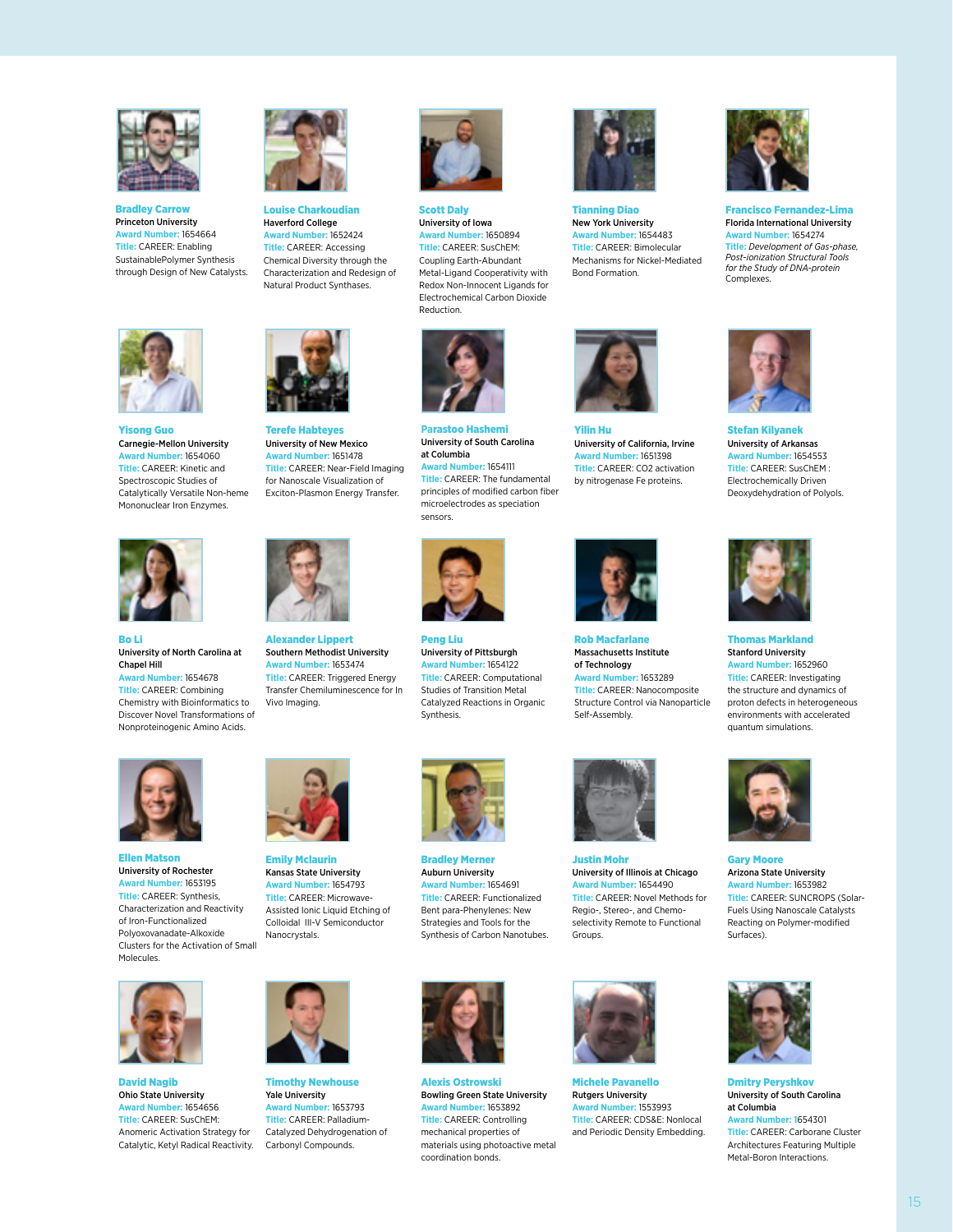

Sean Roberts University of Texas at Austin **Award Number:** 1654404 **Title:** CAREER: Tracking Charge and Energy Transfer at Buried Organic Interfaces.



David Sarlah University of Illinois at Urbana-Champaign **Award Number:** 1654110 **Title:** CAREER: New Dearomative Methods and Strategies for Organic Synthesis.



Corinna Schindler University of Michigan, Ann Arbor **Award Number:** 1654223 **Title:** CAREER: Enabling New Methodologies for the Synthesis of Polycyclic, Complex Molecules.



Scott Shaw University of Iowa **Award Number:** 1651381 **Title:** CAREER: Crossing and Controlling the Bulk to Interface Transition: Chemical Profiles of Fluids Near Surfaces.



Yujie Sun Utah State University **Award Number:** 1653978 **Title:** CAREER: SusChEM: Electrocatalytic Valorization of Biomass Intermediates via 1st-Row Transition Metal Electrocatalysts.



Benjamin Swarts Central Michigan University **Award Number**: 1654408 **Title:** CAREER: Chemical Tools for Understanding the Mycomembrane of the Corynebacterineae.



Davita Watkins University of Mississippi **Award Number:** 1652094 **Title:** CAREER: Elucidating the role of sigma-hole interactions in advanced functional materials



Michal Szostak Rutgers University **Award Number:** 1650766 **Title:** CAREER:Cross-Coupling via Amide Bond Cleavage: Development of Novel Synthetic Catalytic Methodology.



Timothy Wencewicz Washington University **Award Number:** 1654611 **Title:** CAREER: Siderophore Chemistry in Pathogenic Bacteria.



Ryan Trovitch Arizona State University **Award Number:** 1651686 **Title:** CAREER: SusChEM: Development of Manganese Hydrosilylation Catalysts for Silicone Curing.



Adam Willard Massachusetts Institute of Technology **Award Number:** 1654415 **Title:** CAREER: Characterizing Water's Response to Hydrophilic Surfaces.



Sergey Varganov Board of Regents, NSHE, obo University of Nevada, Reno **Award Number:** 1654547 **Title:** CAREER: Theoretical and computational methods for spinforbidden processes in complex systems.



Xiaohu Xia Michigan Technological University<br>**Award Number:** 1651307 **ber:** 1651307 **Title:** CAREER: Engineering Bimetallic Nanostructures as Peroxidase Mimics for Diagnostic Applications.



Hailiang Wang Yale University **Award Number: 1**651717 **Title:** CAREER: Heterogeneous Molecular Catalysts for Electrochemical CO2 Reduction.



Ruoxue Yan University of California, Riverside **Award Number:** 1654794 **Title:** CAREER: Development of Novel-scheme Nano-optical Chemical Imaging Spectroscopy.



Ding-Shyue Yang University of Houston **Award Number:** 1653903 **Title:** CAREER: Visualizing Structures and Ultrafast Dynamics of Heterogeneous Interfaces Using Time-Resolved Electron Imaging.



Joel Yuen-Zhou University of California, San Diego **Award Number:** 1654732 **Title:** CAREER: Molecular polaritonics: new opportunities for spectroscopy and control of charge and energy transport.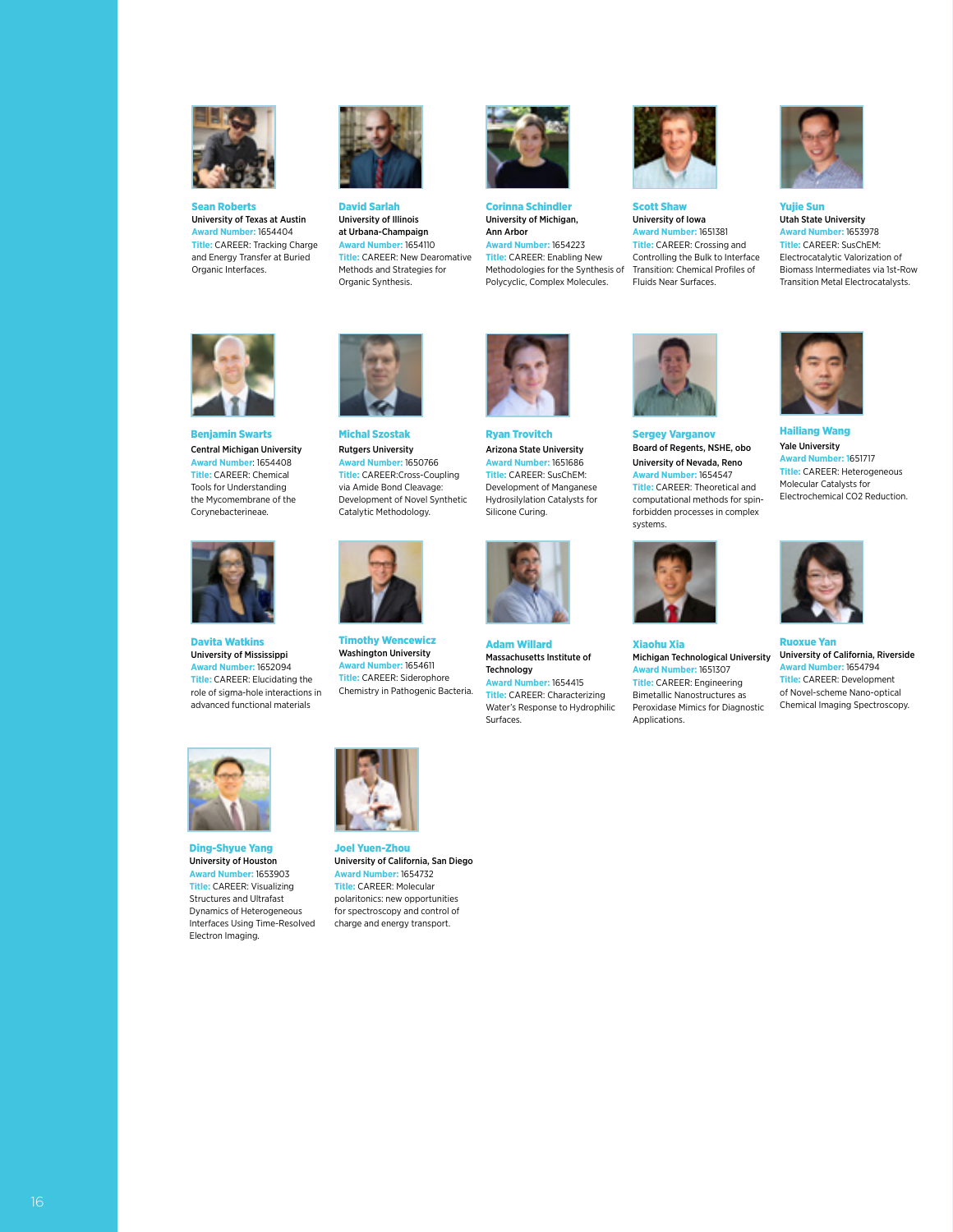| <b>Division of Chemistry</b>                         |                              |                                                                    |                  |                   |
|------------------------------------------------------|------------------------------|--------------------------------------------------------------------|------------------|-------------------|
| <b>Name</b>                                          | <b>Title</b>                 |                                                                    | <b>Telephone</b> | <b>Email</b>      |
| Dr. Angela Wilson                                    | <b>Division Director</b>     |                                                                    | 703-292-4948     | akwilson@nsf.gov  |
| Dr. Carol Bessel                                     | Deputy Division Director     |                                                                    | 703-292-4906     | cbessel@nsf.gov   |
| Mrs. Gloria Yancey                                   | Program Support Manager      |                                                                    | 703-292-4718     | gyancey@nsf.gov   |
| Ms. Debbie Jones                                     | <b>Operations Specialist</b> |                                                                    | 703-292-7852     | djones@nsf.gov    |
| Ms. C. Michelle Jenkins                              | Program Analyst              |                                                                    | 703-292-7874     | cjenkins@nsf.gov  |
| Dr. Stephanie Albin                                  | <b>AAAS Fellow</b>           |                                                                    | 703-292-2698     | salbin@nsf.gov    |
| <b>Program Specialists Team</b>                      |                              |                                                                    |                  |                   |
| Mrs. Marsha Hawkins                                  | CMI, MRI                     |                                                                    | 703-292-4877     | mhawkins@nsf.gov  |
| Ms. Illinois Johnson                                 | CSDM-A&B, ECS                |                                                                    | 703-292-7182     | ijohnson@nsf.gov  |
| Ms. Kimberly Noble                                   | CTMC, MSN                    |                                                                    | 703-292-2969     | knoble@nsf.gov    |
| Mr. Eric Pfeiffer                                    | CCI, DMREF                   |                                                                    | 703-292-2977     | epfeiffer@nsf.gov |
| Ms. Marla Stewart                                    | CLP, SYN                     |                                                                    | 703-292-8735     | mastewart@nsf.gov |
| <b>Technical Staff</b>                               |                              |                                                                    |                  |                   |
| Dr. Catalina Achim                                   | <b>MSN</b>                   |                                                                    | 703-292-8840     | caching@nsf.gov   |
| Dr. Susan Atlas                                      | CTMC, CCI, CLP               |                                                                    | 703-292-4336     | satlas@nsf.gov    |
| Dr. Michelle Bushey                                  | CMI, REU, Special Projects   |                                                                    | 703-292-4938     | mbushey@nsf.gov   |
| Dr. Robert Cave                                      | CTMC, MRI, CCI               |                                                                    | 703-292-2394     | rjcave@nsf.gov    |
| Dr. Kelsey Cook                                      | CMI                          |                                                                    | 703-292-7490     | kcook@nsf.gov     |
| Dr. Katharine Covert                                 | <b>CCI</b>                   |                                                                    | 703-292-4950     | kcovert@nsf.gov   |
| Dr. Colby Foss                                       | CSDM-A                       |                                                                    | 703-292-5327     | cfoss@nsf.gov     |
| Dr. Max Funk                                         | <b>CLP</b>                   |                                                                    | 703-292-7441     | mfunk@nsf.gov     |
| Dr. John Gilje                                       | <b>SYN</b>                   |                                                                    | 703-292-8840     | jwgilje@nsf.gov   |
| Dr. Evelyn Goldfield                                 | <b>CTMC</b>                  |                                                                    | 703-292-2173     | egoldfie@nsf.gov  |
| Dr. Gerald Hammond                                   | <b>CAT</b>                   |                                                                    | 703-292-8840     | ghammond@nsf.gov  |
| Dr. Lin He                                           | CMI, CCI                     |                                                                    | 703-292-4956     | lhe@nsf.gov       |
| Dr. George Janini                                    | <b>CAT</b>                   |                                                                    | 703-292-4971     | gjanini@nsf.gov   |
| Dr. Bob Kuczkowski                                   | <b>MRI</b>                   |                                                                    | 703-292-8840     | rkuczkow@nsf.gov  |
| Dr. Marjorie Langell                                 | MSN, CAT                     |                                                                    | 703-292-8404     | mlangell@nsf.gov  |
| Dr. Tingyu Li                                        | CSDM-B                       |                                                                    | 703-292-4949     | tli@nsf.gov       |
| Dr. Kevin Moeller                                    | SYN, CSDM-B                  |                                                                    | 703-292-7054     | kmoeller@nsf.gov  |
| Dr. James Lisy                                       | <b>CTMC</b>                  |                                                                    | 703-292-2251     | jlisy@nsf.gov     |
| Dr. Kenneth Moloy                                    | SYN, CAT                     |                                                                    | 703-292-8441     | kmoloy@nsf.gov    |
| Dr. Carlos Murillo                                   | <b>MRI</b>                   |                                                                    | 703-292-4970     | cmurillo@nsf.gov  |
| Dr. Timothy Patten                                   | <b>CAT</b>                   |                                                                    | 703-292-7196     | tpatten@nsf.gov   |
| Dr. Tong Ren                                         | CCI, CSDM-A                  |                                                                    | 703-292-8840     | tren@nsf.gov      |
| Dr. David Rockcliffe                                 | <b>CLP</b>                   |                                                                    | 703-292-7123     | drockcli@nsf.gov  |
| Dr. Scott Rychnovsky                                 | SYN, CAT                     |                                                                    | 703-292-2170     | srychnov@nsf.gov  |
| Dr. Anne-Marie Schmoltner                            | ECS, CSDM-A                  |                                                                    | 703-292-4716     | aschmolt@nsf.gov  |
| Dr. Suk-Wah Tam-Chang                                | <b>MSN</b>                   |                                                                    | 703-292-8684     | stamchan@nsf.gov  |
| <b>Chemistry Program Abbreviations</b>               |                              |                                                                    |                  |                   |
| Environmental Chemical Sciences (ECS)                |                              | Chemistry of Life Processes (CLP)                                  |                  |                   |
| CHE Centers (CCI)                                    |                              | Designing Materials to Revolutionize & Engineer our Future (DMREF) |                  |                   |
| Chemical Catalysis (CAT)                             |                              | Macromolecular, Supramolecular & Nanochemistry (MSN)               |                  |                   |
| Chemical Measurement & Imaging (CMI)                 |                              | Undergraduate Programs in Chemistry (REU)                          |                  |                   |
| Chemical Structure, Dynamics & Mechanisms (CSDM-A/B) |                              | Chemical Theory, Models & Computational Methods (CTMC)             |                  |                   |
| Chemical Synthesis (SYN)                             |                              | Centers for Chemical Innovation (CCI)                              |                  |                   |
|                                                      |                              |                                                                    |                  |                   |